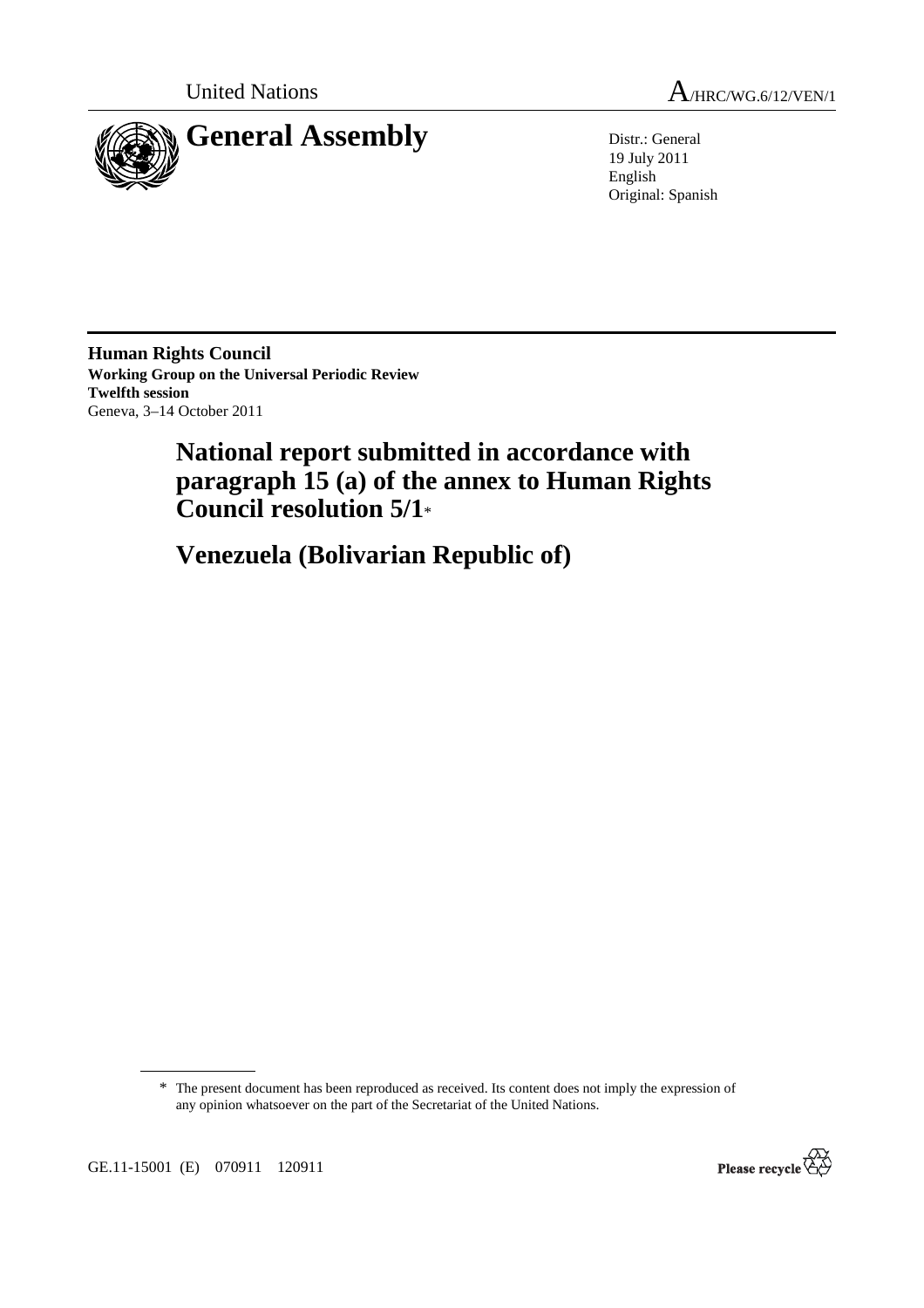# **I. Methodology and consultation process**

1. In preparation for the universal periodic review, the Bolivarian Republic of Venezuela established an inter-institutional working group, composed of representatives of the five branches of government and coordinated by the Ministry of People's Power for Foreign Affairs. The group set up an internal dialogue and a detailed social consultation process, the findings of which were set out in a framework based on the Simón Bolívar National Project 2007-2013.<sup>1</sup> This project establishes national development strategies based on safeguarding the human rights of all persons, as predicated by the Liberator Simón Bolívar, and reinforces a new social structure built on inclusion and participation.

2. Both the Government and Venezuelan society are actively engaged in the pursuit of responsible participation in the drafting, implementation and evaluation of public policies at different levels of government, based on the inclusion of those excluded from the process in the past and on the continued involvement of those who were included in it. Participation in the universal periodic review process of the Human Rights Council has given citizens<sup>2</sup> an opportunity to express their views on policy principles from a human rights perspective.

3. Meetings, gatherings and training workshops were the main activities conducted by the communal authorities and social organizations and movements, with support from the Office of the United Nations High Commissioner for Human Rights and from other government bodies.

### **II. Background**

4. The Bolivarian Republic of Venezuela is located on the northern coast of South America. It is a secular State with an area of 916,455 km² and a population of 28,384,132. The official language is Spanish; indigenous peoples' languages are also recognized for official purposes.

5. Venezuela is known for its biodiversity, with ecosystems such as beaches on the Atlantic and Caribbean coasts, mountains in the Andes, plains and deserts, as well as forests in the Amazon. It is one of the top six countries in terms of biodiversity on the American continent.

6. Venezuela is a major energy producer and is regarded as the country with the largest oil reserves. It is also home to large stretches of freshwater, gas fields and mineral deposits.

7. Since the adoption of the current Constitution in 1999, Venezuela has undergone a democratic and peaceful revolution on its path towards socialism. The State has committed itself to the social, cultural, economic and political development provided for in the Constitution in accordance with the principles of equality and full respect for human rights.

8. Venezuela is a democratic and social State subject to the rule of law and justice; as the higher values of its legal system and its action, it advocates life, liberty, justice, equality, solidarity, democracy, social responsibility and, in general, the pre-eminence of human rights, ethics and political pluralism.

9. Venezuela is a decentralized federal State, within the terms set forth in the Constitution. Sovereignty rests inalienably with the people, who exercise it directly in the manner provided for in the Constitution and the law, and indirectly, by means of their vote, through government bodies.

10. The State guarantees that the human rights embodied in the Constitution and all those inherent in the human person are promoted and protected through the implementation of public policies.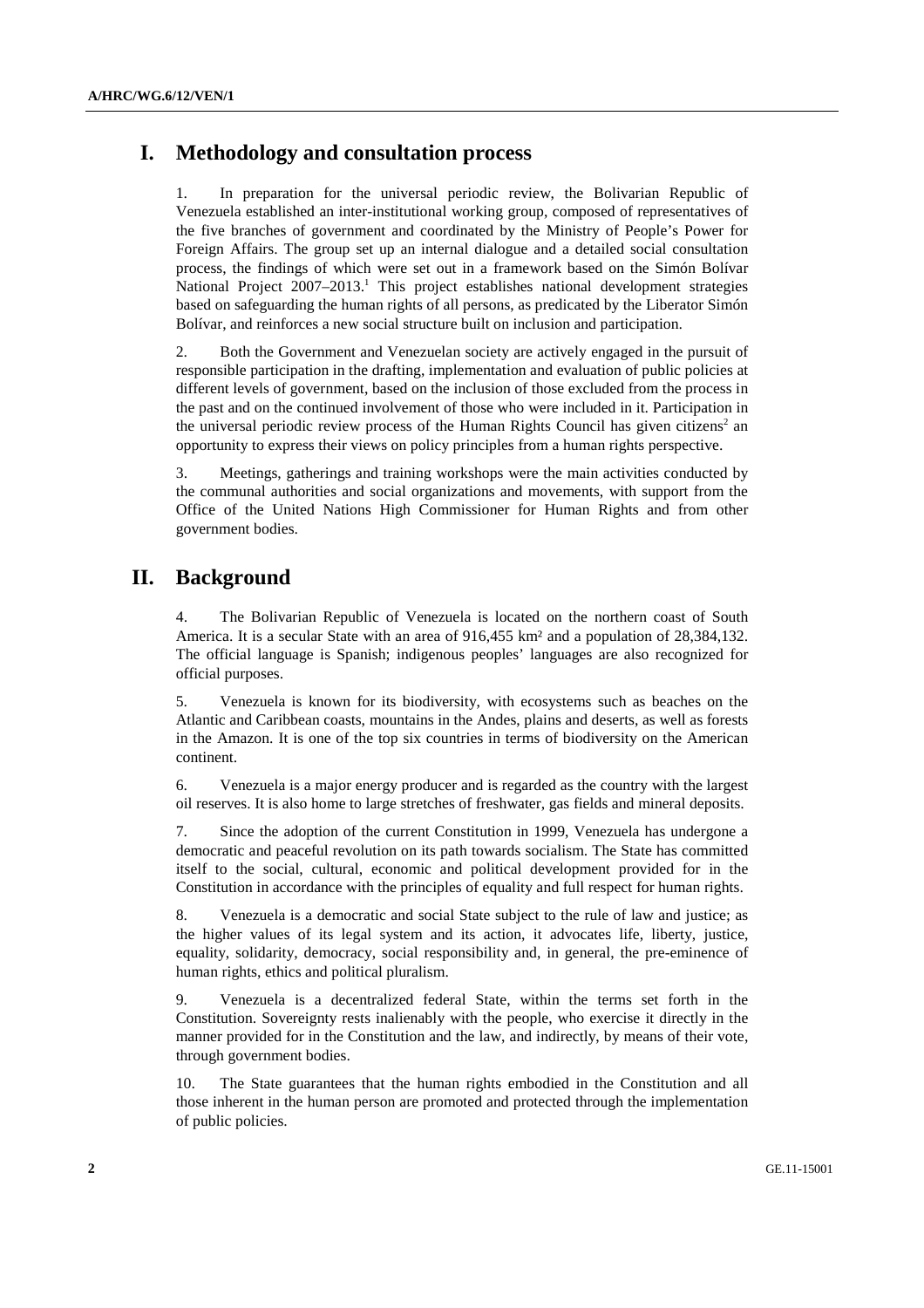# **III. Legislative and institutional human rights framework**

11. The Constitution guarantees the principle of the universality and indivisibility of human rights, in line with the latest trends in comparative law and international treaties. In its statement of principles, in Title III, on "Duties, human rights and guarantees", 111 articles provide for civil, political, economic, social, family, cultural and environmental rights, as well as the rights of indigenous peoples.

12. The promotion and protection of human rights are guaranteed through government bodies which are assigned exclusive functions, which they exercise on the basis of the principles of integrity, participation, promptness, effectiveness, efficiency, transparency, cooperation, accountability and responsibility.

13. Power is shared by municipal, state and national authorities. The national Government is divided into the legislative, executive, judicial, electoral and citizen branches.

14. The citizen branch of government (*poder ciudadano*) is composed of the Ombudsman's Office, the Public Prosecution Service and the Office of the Comptroller-General of the Republic.

15. The Ombudsman's Office is responsible for promoting, defending and monitoring the rights and guarantees provided for in the Constitution and in international human rights treaties, as well as the legitimate, collective and broad interests of citizens. The Office is also responsible for ensuring the proper functioning of public services and for bringing actions of unconstitutionality, *amparo*, habeas corpus, *habeas data* and other actions or remedies required for the exercise of its functions.

16. The Office functions in accordance with the principles relating to the status of national institutions.3

17. The functions of the Public Prosecution Service include bringing criminal actions and guaranteeing respect for constitutional rights and safeguards in legal proceedings, as well as for the rights established in international treaties, conventions and agreements signed by the Bolivarian Republic of Venezuela.

18. The Office of the Comptroller-General of the Republic is the body which monitors, supervises and inspects income, expenditure, public and national assets and related operations.

# **IV. Main advances in the promotion and protection of human rights**

### **A. Eradication of poverty**

19. Venezuela is conscious of the social debt owed by former Governments to the excluded population and believes that poverty is one of the main factors responsible for violations of human rights. It has therefore endeavoured to implement public policies aimed at eradicating poverty in accordance with the principles of universality, cost-free status, equality, inclusiveness, solidarity, equity and social justice. These principles have significantly shaped the programmes developed under the public policies.

20. In its approach to the problem, the State has successfully reduced the number of households living in extreme poverty from 21 per cent in 1998 to 7.1 per cent in 2010, according to studies conducted by the National Institute of Statistics.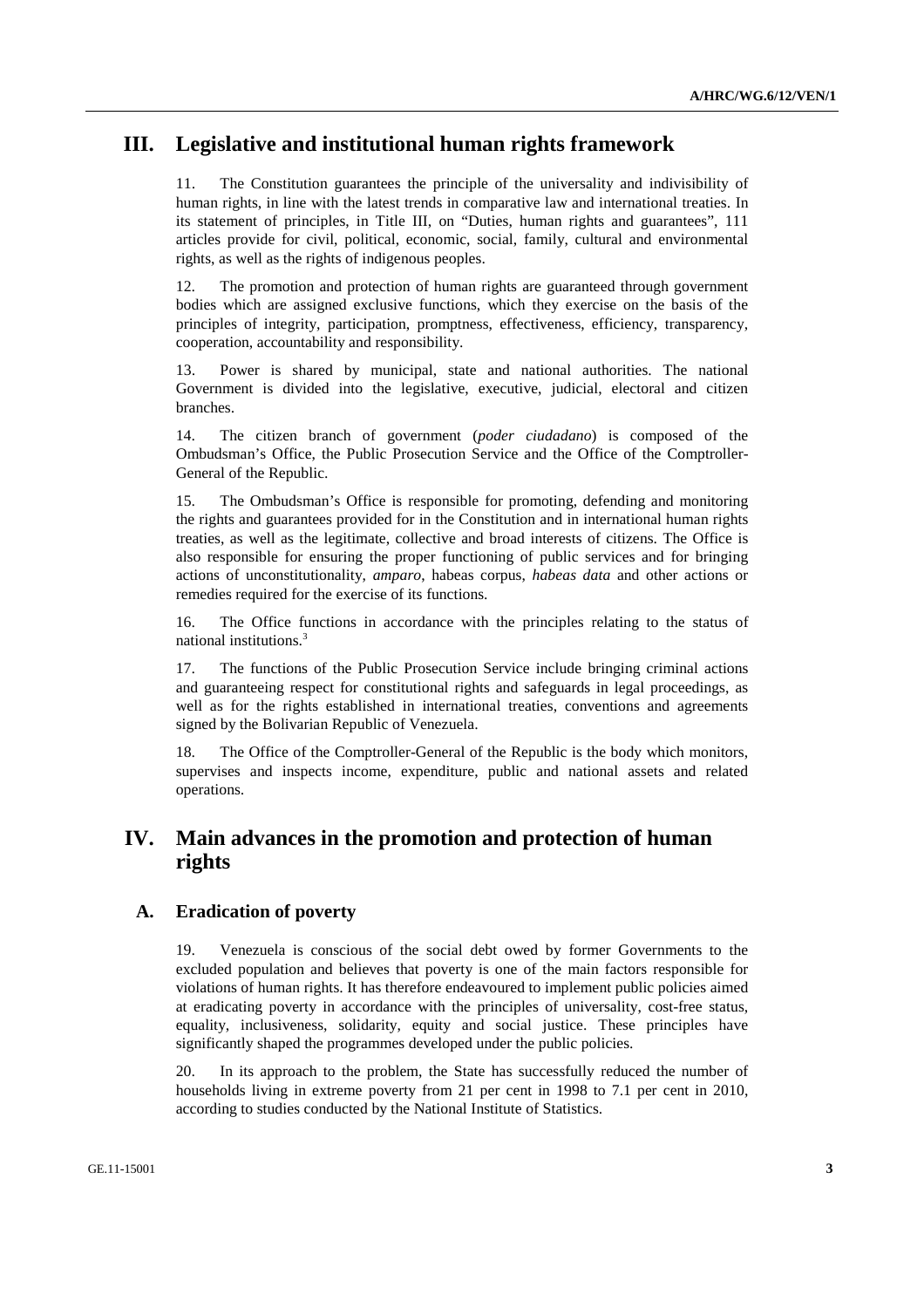21. This decrease has been achieved by implementing public policies designed to improve income and wealth distribution, increase the minimum wage and pensions, provide more food vouchers for wage earners and gradually reduce the unemployment rate. This has led to an increase in the purchasing power of members of the aforementioned households and a reduction in inequality.

22. The State has created and implemented "social missions"<sup>4</sup> on a large scale as part of its strategic plan to ensure that social action is effective and to guarantee human rights.

23. In the last decade, Venezuela has invested a record amount in social programmes. Between 1999 and 2010, accumulated investment increased from US\$ 12,465,054 to US\$ 393,478,011,<sup>5</sup> with a clear twofold rise between 2007 and 2010.

24. During the first half of 2010, the Gini coefficient for Venezuela stood at 0.3898, making it the country with the lowest level of inequality in Latin America.

25. The Economic Commission for Latin America and the Caribbean has found that Venezuela is one of the countries in the region that has reduced inequality and poverty the most in the last decade, a finding backed up by the United Nations Development Programme (UNDP). The Food and Agriculture Organization of the United Nations (FAO) ranked Venezuela tenth among the best nourished countries in the world.

26. The Venezuelan State, with the power of the people behind it, has achieved the first target of the Millennium Development Goals, to halve the number of persons living in extreme poverty between 1990 and 2015.<sup>6</sup>

### **B. Civil and political rights**

#### **1. Right to life**

27. The Venezuelan State guarantees the inviolability of the right to life as the basis for the enjoyment and exercise of other rights; it expressly prohibits the death penalty. The enhanced protection of this right covers conception, pregnancy, and maternal and child health, and extends to the full development of the individual. This has had a positive impact on the newborn mortality rate, which stands at 13.9 per 1,000 live births in 2010, and on life expectancy at birth, which has reached 73.94 years.

28. The Constitution prohibits enforced disappearances, slavery and servitude. Trafficking in persons, including women, children and young people, is a criminal offence in all its forms.

29. The following rights are protected: the right of every person to a name, to the family names of his father and mother and to know the identity of his father and mother; the right to freedom of religion and worship; the right to freedom of conscience; the right to travel freely throughout the national territory and to leave and return to it; the right of association for lawful ends, to meet with others in public or private for peaceful purposes without prior authorization; and the right to petition or make representations before any authority and obtain a timely and adequate response. Citizens advice offices have been set up in public institutions in order to protect these rights.

#### **2. Right to public security**

30. Public security is an important factor in the quality of life of the Venezuelan people and it is the State's duty to guarantee it. In the past, the sense of insecurity felt by the public was mainly related to the presence, activity and general operations of the various police authorities. The Government believed it was a matter of the utmost urgency to reorganize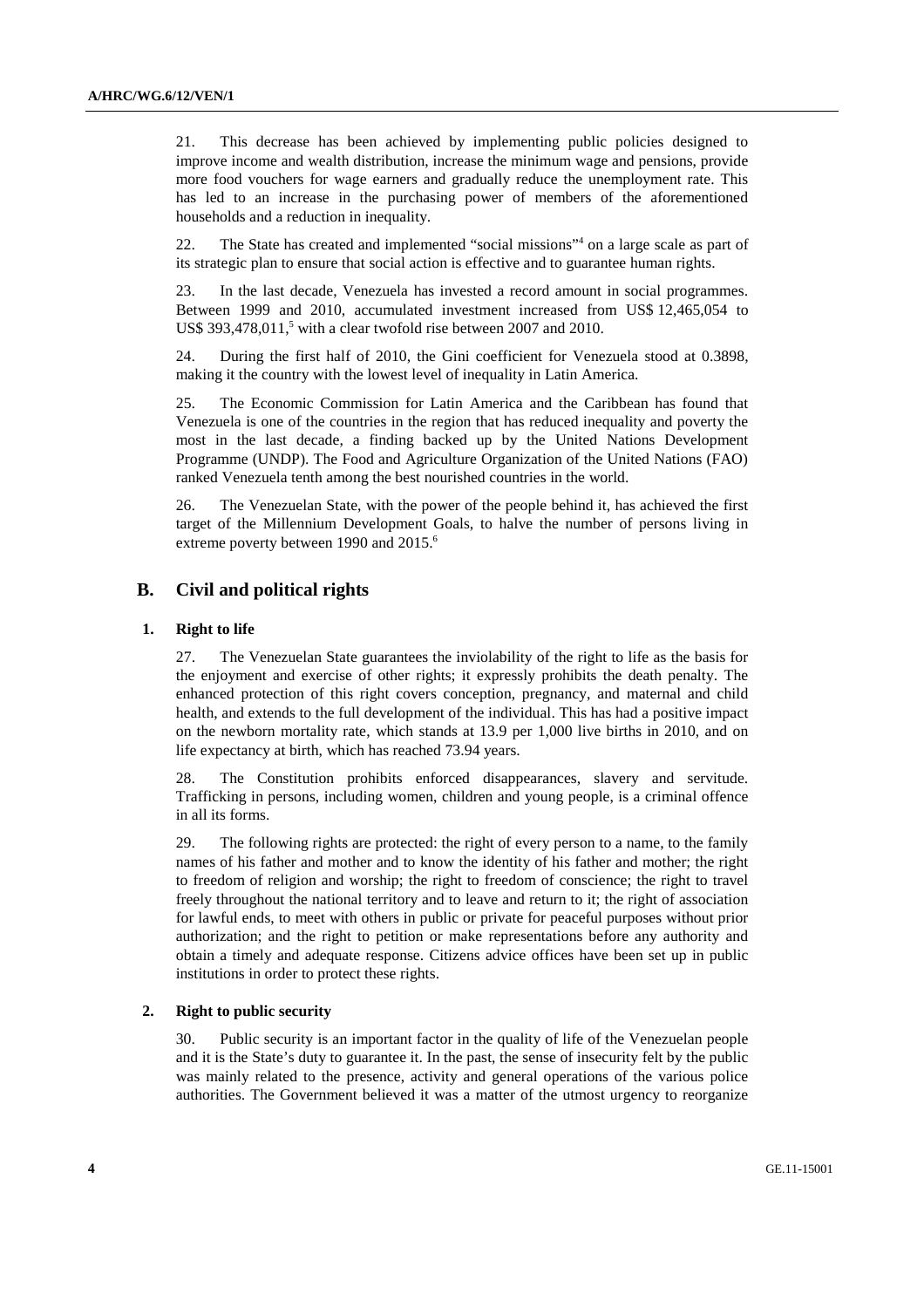the police, which former Governments had used as an instrument to suppress and control the most excluded members of society.

31. The National Commission on Police Reform  $(Conarepol)^7$  was established for this purpose in 2006. Its mandate was to develop a new model for policing in conformity with the Constitution, international human rights principles and the need for an integrated and egalitarian police service.

32. The extensive studies conducted by the National Commission produced a thorough evaluation of police conduct, an analysis of victim surveys and public consultations on what the community wanted of the police, and a set of recommendations which led to the Police Service and Bolivarian National Police Force Act<sup>8</sup> in 1999 and the code of conduct for civilian officials or military officers carrying out police duties at national, state and municipal levels.<sup>9</sup>

33. At the end of 2009, the State implemented a comprehensive plan for prevention and public security, which builds on the previous public policy and aims to: (1) create a national prevention system; (2) create an integrated police system; (3) establish the Bolivarian National Police; (4) overhaul state and municipal police forces; (5) gradually consolidate the rights-based adversarial criminal justice system and other legislative reforms; (6) fight against illicit drug trafficking; and (7) examine the Prison System Humanization Plan.

34. This plan led to the establishment of the National Experimental University for Security Services  $(UNES)^{10}$  under the Alma Mater mission. Some 4,222 UNES graduates have successfully joined the National Bolivarian Police Force,<sup>11</sup> bringing the number of police officers per capita into line with international standards (3.6 per 1,000 inhabitants).

35. The Bicentennial Public Security Programme (Dibise) was implemented nationwide in 2010, on the basis of the national crime map. It involves the participation of national, state and local police officers, as well as local communities, with the backing of the Bolivarian National Armed Forces.

36. Attention is drawn to programmes to deal with civilian disarmament<sup>12</sup> and the fight against drug trafficking. In 2009, the *Sembrando Valores para la Vida* ("values for life") programme provided 106,000 community advisers with training in the prevention of drug abuse.13 In 2011, under the *Dibise va a las escuelas* ("taking Dibise to the schools") programme, prevention workshops are being held to help reduce drug abuse and issue an early warning in all schools.

37. According to the Seventh National Urban Survey on Public Security,<sup>14</sup> in 2010 the number of households that had been victims of crime decreased by 15.9 per cent as compared with 2009. At the same time, the percentage of persons who had noticed an increase in crime in the country declined by 18.5 per cent.

#### **3. Protection from natural disasters**

38. Since 1950, urban development in Venezuela has been characterized by accelerated and unplanned growth, sustained by income from the petroleum industry. Migration from the countryside has led to countless homes being built around cities and this fact, associated with a half-century absence of effective and efficient public housing policies, has meant that hundreds of families see their right to life and integrity under constant threat.

39. Since the end of 2010, the entire country has been experiencing one of the heaviest rainy seasons of the last decade. Added to soil saturation, which is a product of environmental problems, this has led to landslides, rivers breaking their banks and flooding, chiefly affecting those same family groups, many of whom have been made homeless.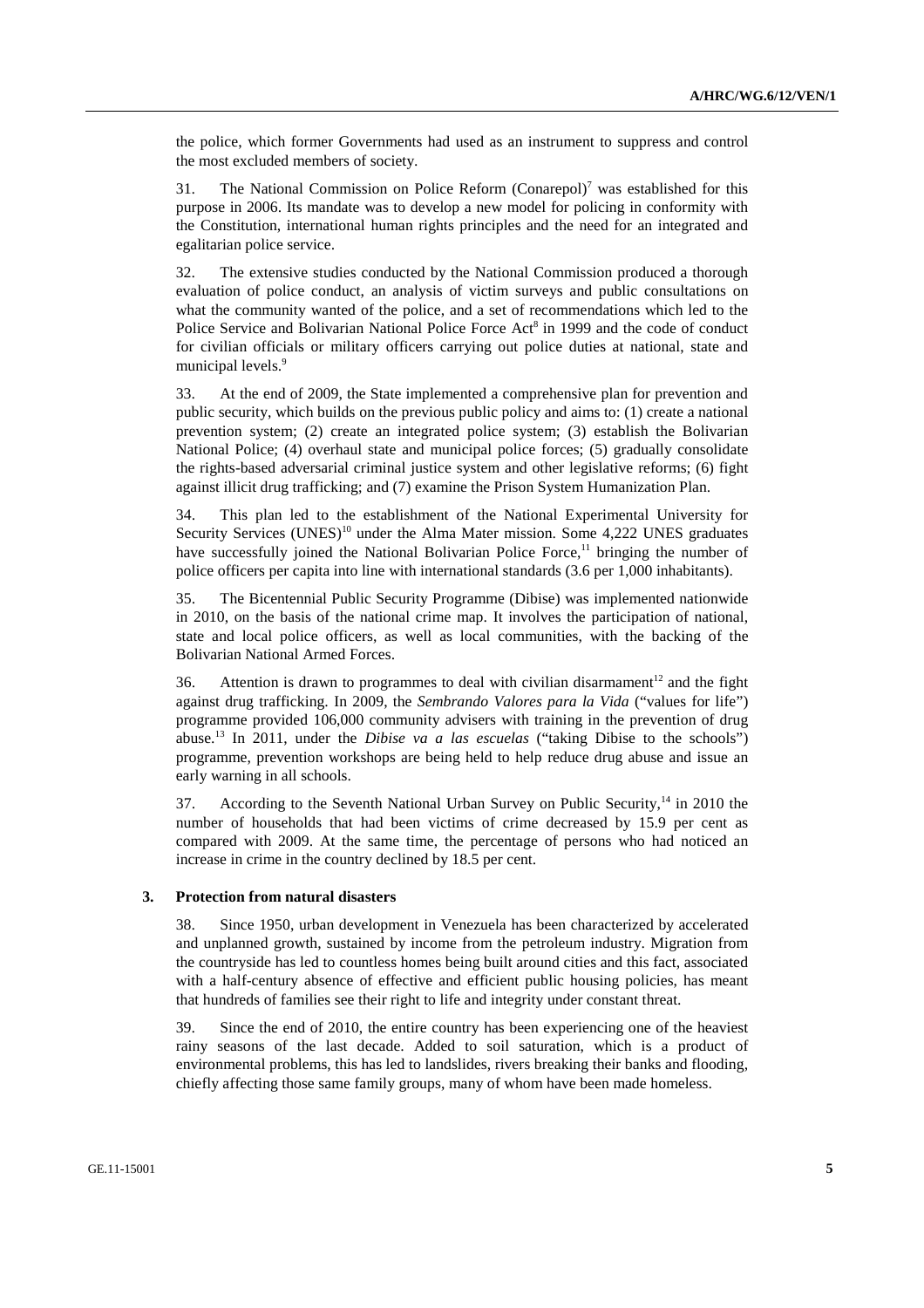40. In the face of this emergency, and with the intention not merely of implementing stopgap measures but of finding an overall structural solution, the national executive requested an enabling act, thanks to which the Venezuelan State has been able to guarantee the immediate fundamental needs of this group, passed appropriate domestic legislation and launched the "Great Venezuelan Housing Mission".

41. At the same time, citizens have acquired a right which, though not expressly mentioned in the Constitution, according to article 22 thereof is inherent to every person: the right to decent shelters, especially designed for the population in emergencies and regulated by a special law.<sup>15</sup>

### **4. Right to freedom of expression and information**

42. The Constitution guarantees freedom of expression and expressly prohibits any form of censorship. Anyone exercising their right to freedom of expression assumes full responsibility for everything they say. The Constitution likewise recognizes the right to receive timely, truthful, impartial and uncensored information.

43. In order to guarantee the exercise of such rights, the State has created supervisory and regulatory bodies<sup>16</sup> and has passed a number of laws, chief among them the Act on Social Responsibility in Radio and Television.<sup>17</sup> This Act seeks to ensure that, in the broadcasting and reception of messages, radio and television service providers, suppliers of electronic media, advertisers, independent national producers, and users demonstrate social responsibility. The aim is to encourage a democratic balance between duties, rights and interests, to promote social justice and to contribute to the education of citizens, democracy, peace, human rights and the nation's social and economic development.

44. Within this legislative framework, the Venezuelan State has managed to promote these rights and ensure they are exercised effectively. It has done so by: (1) creating 1,225 alternative and community-based media outlets which coexist alongside the commercial and public channels; (2) creating 244 community-based broadcasters throughout the country; (3) granting 139 FM broadcast franchises to entrepreneurs in the social communications sector, thus raising the number of such broadcasters in the country to 469; (4) increasing franchises to State FM broadcasters by 10 per cent:<sup>18</sup> (5) granting 32 franchises to commercial television stations; and (6) creating 37 community-based television stations throughout the country.19

#### **5. The right of citizens to participate in public life and the right to vote**

45. Venezuela experienced a crisis in the system of representative democracy established by the 1961 Constitution. This democracy was, in fact, characterized by what was effectively a monopoly exercised by political parties and by their anachronistic inability to allow citizens to participate in the running of public affairs.

46. The 1999 Constitution established a transversal model of participatory democracy in which the people share responsibility and participate actively, and which has led to substantial changes in electoral practice, ranging from the concept of suffrage as a right to the creation of new forms of participation in political, social and economic life. The changes included the establishment of a new branch of government, the *poder electoral* (electoral power), $^{20}$  which is responsible for ensuring the effective exercise of those rights.

47. The Venezuelan people participated in 15 elections between 1999 and  $2010<sup>21</sup>$  proof of their commitment to democracy and a reaffirmation of sovereignty and selfdetermination through free, secret and universal suffrage. The elections are a clear sign of political plurality and the full exercise of political rights which Venezuelans enjoy, a fact recognized by the Carter Center, the Organization of American States (OAS) and the hundreds of national and international social organizations which acted as observers.<sup>22</sup>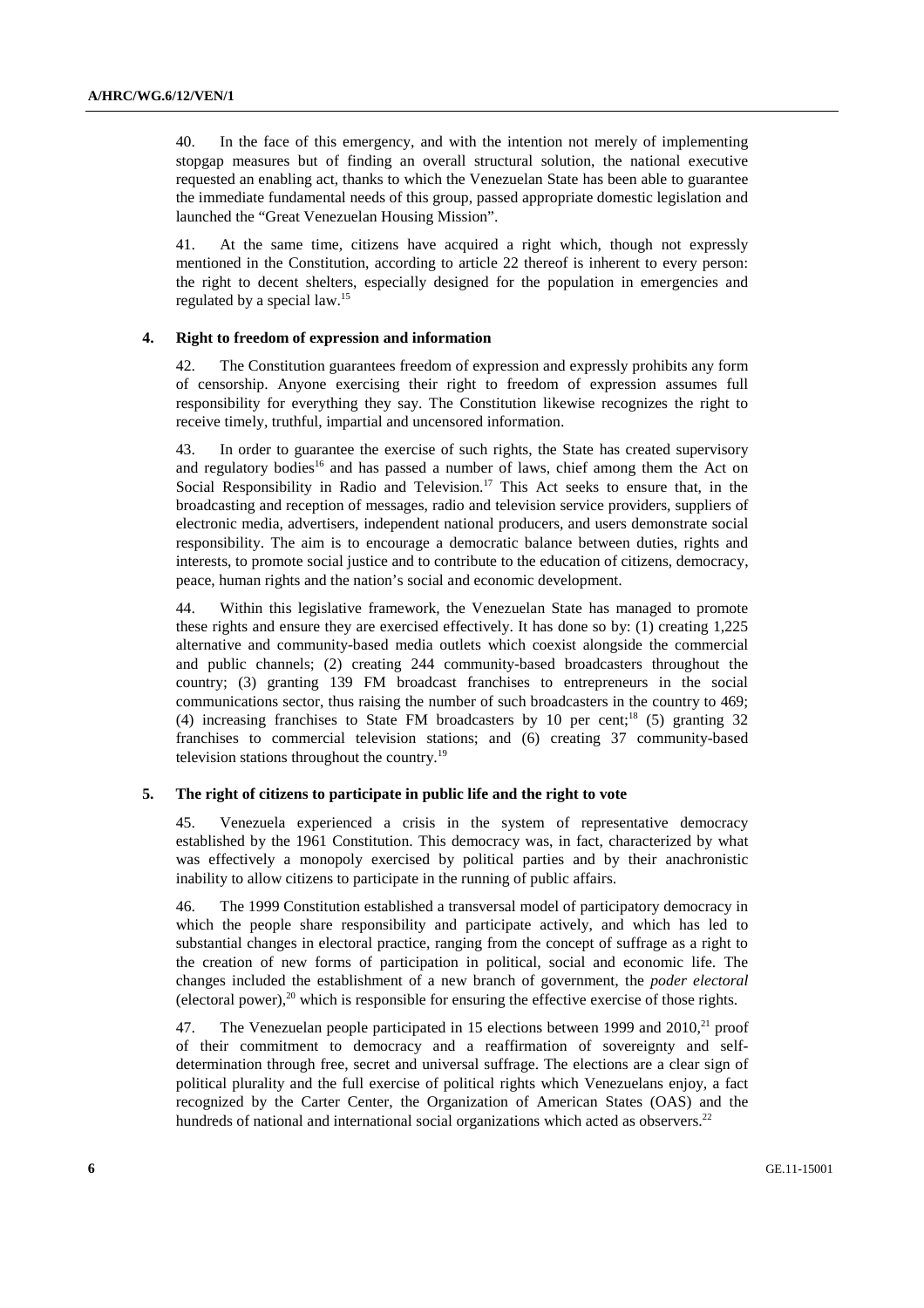48. Another striking feature has been the level of popular participation in 41,235 community councils, a like number of financial administrative areas (formerly known as community banks), 319,290 registered cooperatives and 52 communal banks. Moreover, there have been countless public consultations, street parliament debates, citizens' assemblies and discussions in the people's legislature.

49. It should also be noted that the right of citizen participation is a motif running through the entire corpus of domestic legislation.<sup>23</sup>

#### **6. Access to justice**

50. The system of justice in Venezuela<sup>24</sup> is made up as follows: the Supreme Court; 1,179 courts throughout the country; the Public Prosecution Service, with 1,852 prosecutors in its various offices; 873 public defenders; criminal investigation agencies, with their support agencies and officials; the prison system; alternative means of justice; citizens who participate in the administration of justice; and lawyers authorized to practise.<sup>25</sup>

51. The Venezuelan State guarantees that all its citizens shall, free of charge, have right of access to the courts in order to ensure the enforcement and effective protection of their rights and interests, including collective or diffuse ones.<sup>26</sup>

52. The judiciary interprets access to justice not only in a strictly procedural sense, but as the basis for a public policy of inclusion which seeks to create new social jurisdictions. These are characterized by immediacy, a principle that breaks with the extreme and depersonalizing formalism of written procedures.

53. These new social jurisdictions include that of children and young people, which has a total of 164 courts; $^{27}$  a jurisdiction to protect women and ensure they can live lives free from violence, with 38 courts; a jurisdiction for agrarian law, with 21 courts; and another for workers, which currently has a total of 335 courts. Conciliation is not just a technique, but a fundamental principle for achieving peace in this sector.

54. In 2007, the Supreme Court began implementing the Mobile Courts Programme, which includes visits to various communities in Venezuela. It also involves studies to determine the existence of a system of laws in local neighbourhoods which may facilitate an understanding of the social context, and of primitive forms of law, the principle of equity being immediately applicable. In 2010, the programme had a total of 10,773 advice centres.

55. From a strictly legal perspective, access to justice is often reflected in calls for constitutional reform, demands for collective rights and diffuse interests, and applications for constitutional protection; as well as in the important decisions taken by the Supreme Court to guarantee the exercise of human rights.<sup>28</sup>

56. In order to guarantee the right of access to justice, the judiciary has begun a process of restructuring, evaluation and training. It is currently composed of 1,910 judges;<sup>29</sup> in other words, 6.6 judges for every 100,000 inhabitants.

57. The judiciary also has a technological capability which guarantees the efficiency and transparency of trials. Thanks to this capability, Venezuela has become the second most modern and technologically advanced country in Latin America.<sup>30</sup>

58. The Public Prosecution Service, for its part, has set up offices specialized in gender violence, prison inspectors whose job is to guarantee respect for the human rights of people deprived of their liberty, and municipal offices to encourage closer contact and more communication with communities, among other things.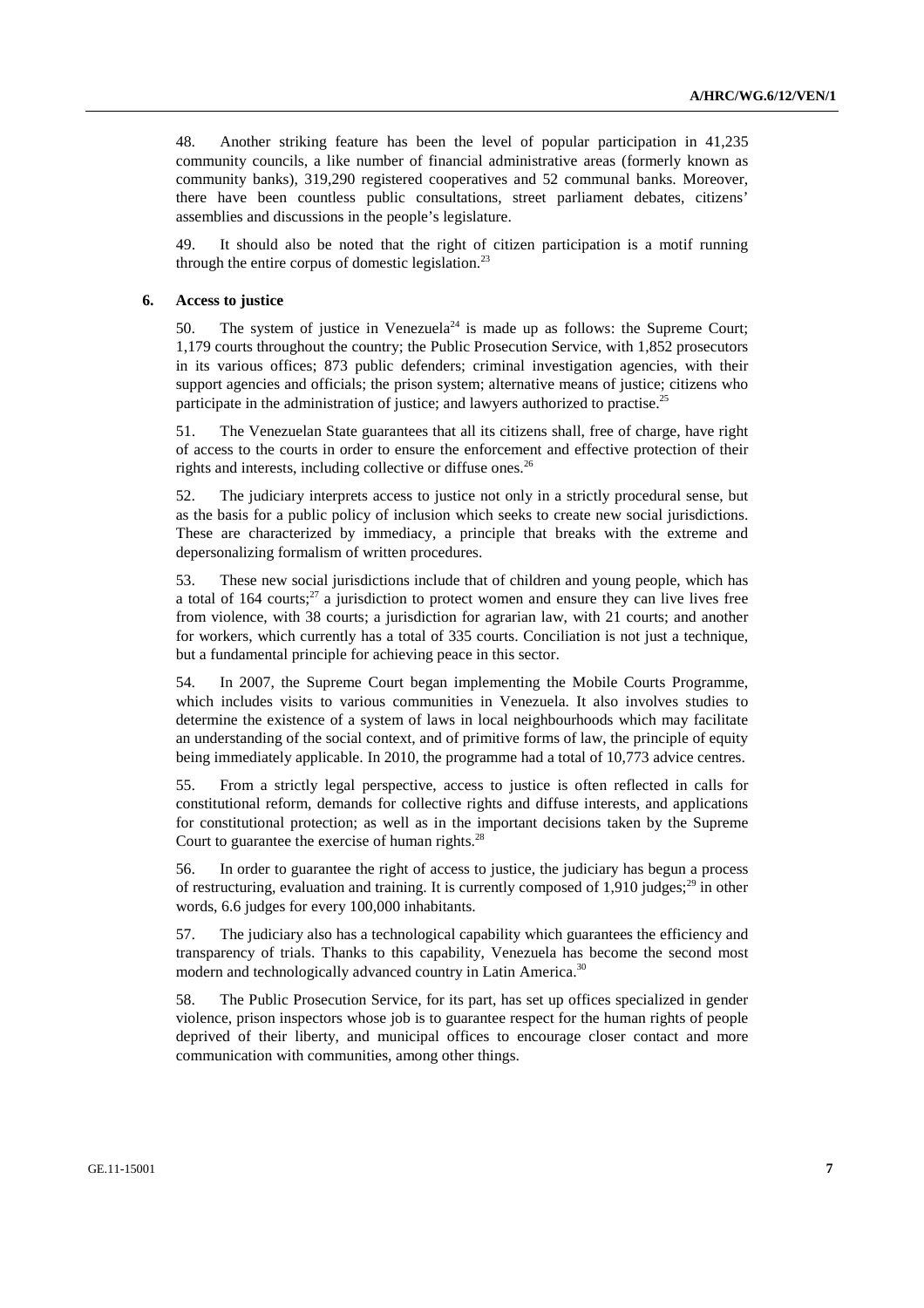### **C. Social, cultural and environmental rights**

#### **1. Right to food**

59. According to  $FAO<sup>31</sup>$  Venezuela was the fifth country in the world to include explicit recognition of the right to food in its domestic law.<sup>32</sup>

60. In order to guarantee this right, the Venezuelan State has promoted food programmes and nationwide distribution networks of reasonably priced foodstuffs, through Producer and Distributor of Foods (Pdval), the Venezuelan Food Corporation, Bicentenario markets, Food Markets (Mercal) and the Food Staples Programme (Fundaproal).

61. The implementation of these policies over the course of the decade has meant that 5 million Venezuelan citizens, including children, elderly people and the homeless, have had access to free daily nourishment thanks to the school meals programme, $33$  soup kitchens and other initiatives. Likewise, subsidies provided by the countrywide Mercal network have reached 12 million inhabitants.

62. Thanks to these measures, the daily food intake of Venezuelan citizens has reached 2,790 kilocalories per head, an increase of 40 per cent with respect to 1998.

63. The 58 per cent drop in the level of infant malnutrition, which fell from 7.7 per cent in 1990 to 3.2 per cent in  $2009$ ,<sup>34</sup> puts Venezuela among the five Latin American States with the lowest levels of malnutrition among children under 5 years of age.

64. In its 2010 report, FAO included Venezuela in category two of countries with the highest levels of food security. This reflects the success of national policies on food access and distribution. Venezuela has reached the Millennium Development Goal target in this area, and is currently working on strategies to eradicate hunger altogether.

#### **2. Right to education**

65. In Venezuela, education is a human right and a duty.<sup>35</sup> The State, sharing responsibility with families and with society, considers education at all levels to be an inalienable and vitally important function and a way to achieve scientific, humanistic and technological knowledge in order to realize national goals.

66. During the past decade, the State has undertaken a number of policies and actions to guarantee equality of opportunity in access to education. The most important of them are: (1) eliminating tuition fees in State education centres of all levels and kinds, up to undergraduate level; (2) building new facilities and maintaining existing ones,  $36$  as well as providing comprehensive care for students, with a full eight-hour day, medical care and dietary supervision; (3) increased investment in education; in 1999 it accounted for less than 3 per cent of GDP while in 2011, adding together the budget allocations for the Ministry of People's Power for Education and the Ministry of People's Power for University Education, it stood at more than 6.1 per cent;<sup>37</sup> (4) strengthening the curriculum by incorporating such key subjects as environment and overall health, interculturality, work as emancipation, information technology and communication, language, human rights, a culture of peace, and sovereignty and the defence of the nation; (5) encouraging teachers to undertake advanced training and update their knowledge, and offering them job security; (6) including people with disabilities by creating infrastructures to offer them equal opportunities; (7) decentralizing university education and recognizing the autonomy of universities; and (8) developing science and technology, as well as sports and recreation, as part of an education and public health policy.

67. These policies have made it possible to break the mould of social inequality and establish a milestone in the development of a new education system<sup>38</sup> which includes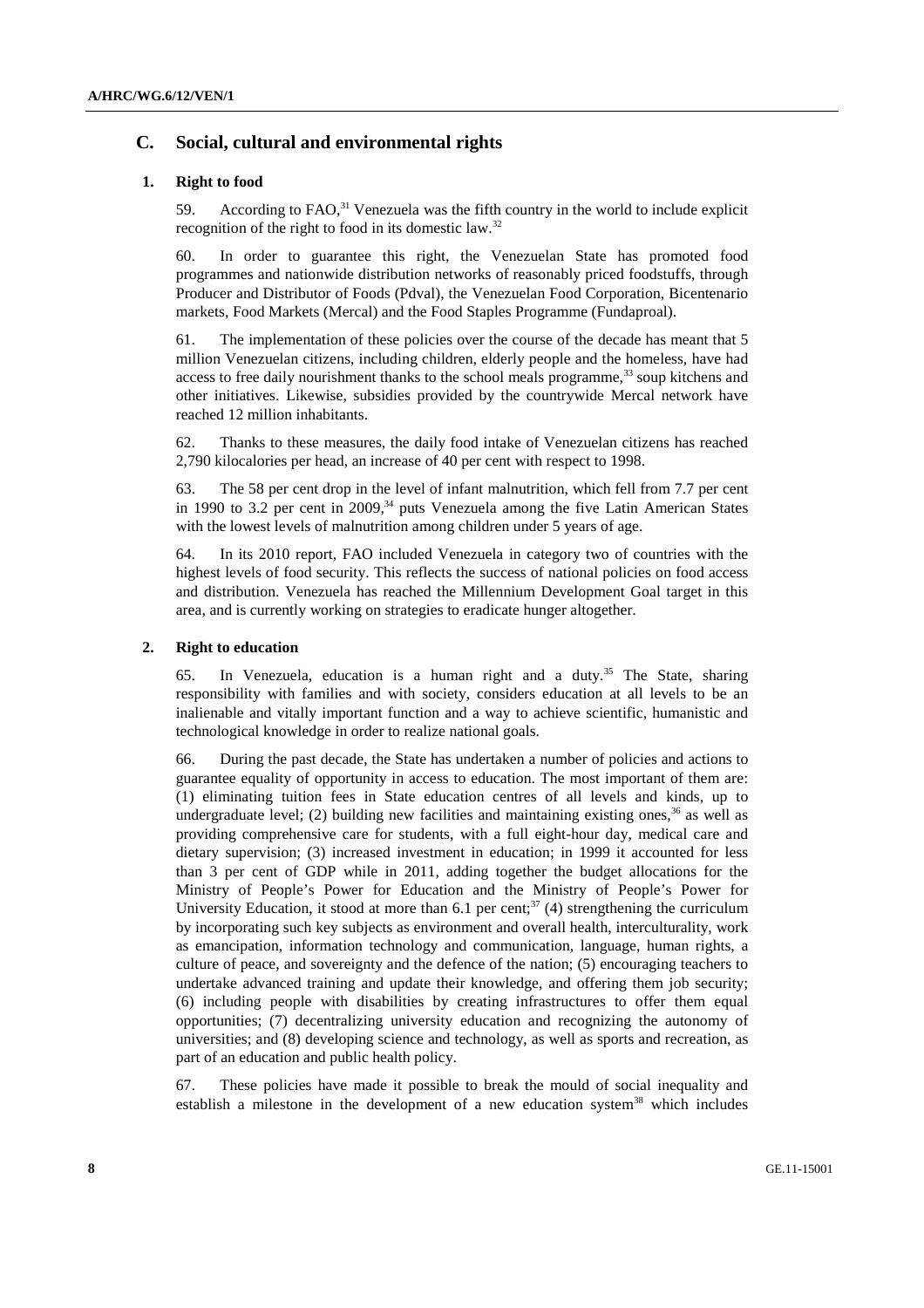standard and non-standard programmes<sup>39</sup> and increases educational opportunities of all levels and kinds.

68. In this context, particular attention should be given to an alternative form of adult education being implemented under the Robinson I and II, Ribas and Sucre programmes. Literacy levels in Venezuela currently stand at 95 per cent of the adult population,  $40$  making it one of the group of illiteracy-free countries.

69. The data on school enrolment show a positive trend, with school enrolment up or steady at all levels. The number of children and adolescents enrolled in school increased by 24 per cent between 1998 and 2010, standing at 7.7 million in the academic year 2009/10. Net enrolment rates increased by 28 per cent in nursery education, 7 per cent in primary education, 24 per cent in secondary education and 98 per cent in the sciences and humanities at secondary level. The school dropout rate for primary education stood at an average of 2 per cent between 1998 and 2010, as against an average of 5 per cent in the previous decade, an improvement of 3 percentage points. Over the same period, dropout rates for secondary education fell by 7 percentage points.<sup>41</sup>

70. Another important policy in this sector has been the Canaima Education Project.<sup>42</sup> which, in its first phase, has distributed 743,000 computers to State and private schools, a fundamental step towards achieving computer literacy. As part of the same process, 2,250 computer and telecommunication centres have been created, benefiting more than 6 million students throughout the national education system.

71. The Venezuelan Government has recognized the strategic importance of university education, as a lifelong learning opportunity open to all, in guaranteeing the public's participation in the social, political, economic and cultural transformation of the country. It therefore established the Ministry of Higher Education in 2002. With the adoption of the Education Act in 2009, this became known as the Ministry of People's Power for University Education.

72. To achieve universal access to university education, the Government has decided to bring it under municipal ownership, in close cooperation with communities. Municipalization is in line with the search for territorial equilibrium<sup>43</sup> and is one of the guiding principles behind the Government's policy on universal university education, in pursuit of supreme social happiness and *buen vivir* ("good living").

73. The idea is to bring universities closer to where people live, so as to open their doors to everyone regardless of age, family circumstances, financial resources or employment situation. Universities are getting closer to communities so that they will be accessible to anyone who is working, looking after children, unable to travel far from home or living far from the big towns, thus guaranteeing the right to education for all.

74. The closeness of universities to communities opens up a real possibility of making university education universal and thus ensuring that everyone can participate in the generation, transformation and social ownership of knowledge, which is key to building a socialist society characterized by ethics, solidarity, proactive democracy, a new model of production and respect for human rights.

75. In 2010, the United Nations Educational, Scientific and Cultural Organization (UNESCO) reported that Venezuela was the country with the fifth-highest gross university enrolment rate in the world (85 per cent) and the second-highest in Latin America and the Caribbean.

76. As of 2010, there are 172 university institutions, 77 of them State-run and 95 private. A total of 2,293,914 students are enrolled in them (2,184,327 undergraduates and 109,587 postgraduates).44 Of these, 70.3 per cent are enrolled in State-run institutions and 29.7 per cent in private ones.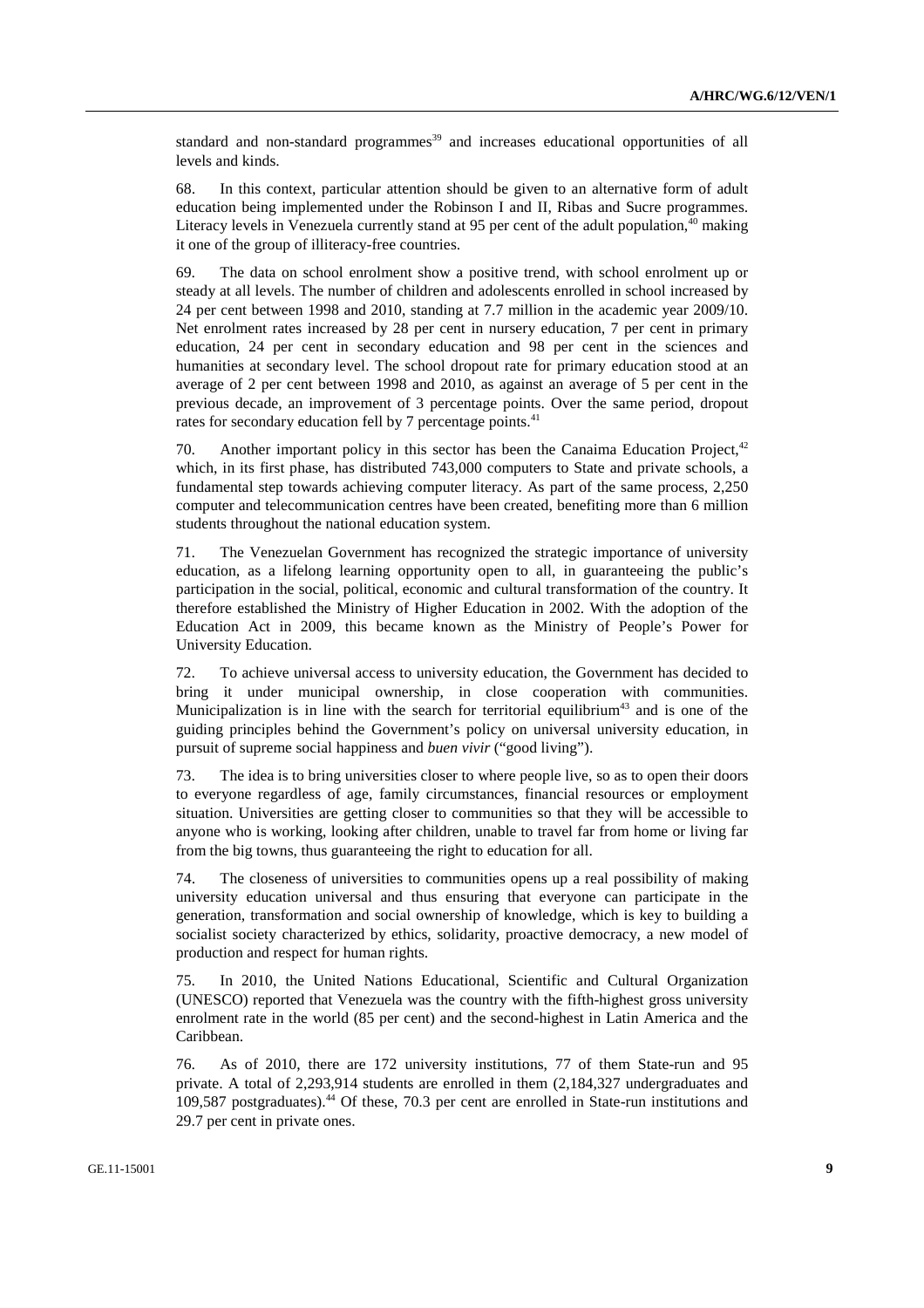#### **3. Right to health**

77. Venezuela's health policies are based on the principles of universality, equity, solidarity, free treatment, participation and recognition of ethnic diversity and multiculturalism. The following strategies have been used to put these policies into practice: (1) expand and consolidate timely and free health services; (2) reduce maternal and infant mortality and mortality among children under 5 years of age; (3) strengthen the prevention and control of disease; (4) promote pharmaceutical security and sovereignty; (5) improve the prevention of accidents and violence; and (6) optimize efforts to prevent drug use and provide treatment and rehabilitation for the individuals concerned.

78. The *Barrio Adentro* mission<sup>45</sup> was set up in 2003 to meet the primary social and health-care needs of the population in working-class neighbourhoods and inaccessible rural areas where residents had previously been unable to exercise the right to health.

79. This mission brings together the philosophy and goals of primary health care and is currently operating on several levels: Barrio Adentro I, which covers primary health care; Barrio Adentro II, which expands medical and diagnostic services through diagnostic centres, rehabilitation centres and high-technology centres; and Barrio Adentro III, which aims to strengthen the hospital network.

80. Barrio Adentro IV was established in 2006 with the inauguration of specialized centres such as a child cardiology hospital, which considerably increased the country's capacity to deal with child cardiology cases, from 141 cases in 1998 to the current rate of 600 cases per year. The hospital also treats children from other countries in the region.

81. Under Barrio Adentro I and II, 6,172 people's dispensaries, 533 diagnostic centres, 570 rehabilitation centres, 31 high-technology centres (for free, highly complex medical examinations), 4,781 dentist's surgeries and 459 people's optician's have been established in Venezuela. By 2010, thanks to these programmes, 284 million consultations had been held and there were 60 doctors per 100,000 inhabitants.

82. Under Barrio Adentro III, more than 7 million patients have been treated in hospital emergency rooms and 6 million in outpatient clinics, and more than 300,000 surgeries have been performed, thus improving the health of the general population.

83. Another important policy has been the expansion of care for persons living with HIV/AIDS.46 This includes the involvement of social and community groups; free universal access to antiretroviral treatment $47$  and medication for opportunistic infections; breast-milk substitutes for children up to 1 year of age; free access to safe blood transfusions; and upto-date care standards. Under this policy, 37,825 people have been treated, 1,250 work accidents dealt with and 85 prevention campaigns carried out. The budget for these programmes has also been increased.

84. The following achievements should be flagged: (1) free vaccinations, particularly for children; (2) the establishment of the José Gregorio Hernández mission to provide health care to people with disabilities, which has provided in-home services to 13,072 people and equipment to 16,672; and (3) the establishment of the *Milagro* ("miracle") mission, which provides eye care and in the past five years has performed 1,247,125 operations, or an average of 249,543 operations per year.<sup>48</sup>

85. At the time of writing, 24 million Venezuelans, or 80 per cent of the population, have been treated free of charge in 13,150 public health centres.

#### **4. Right to culture**

86. A decade ago, the Venezuelan Government initiated a dialogue in which the most diverse cultural sectors participated. The right to culture, once invisible because it was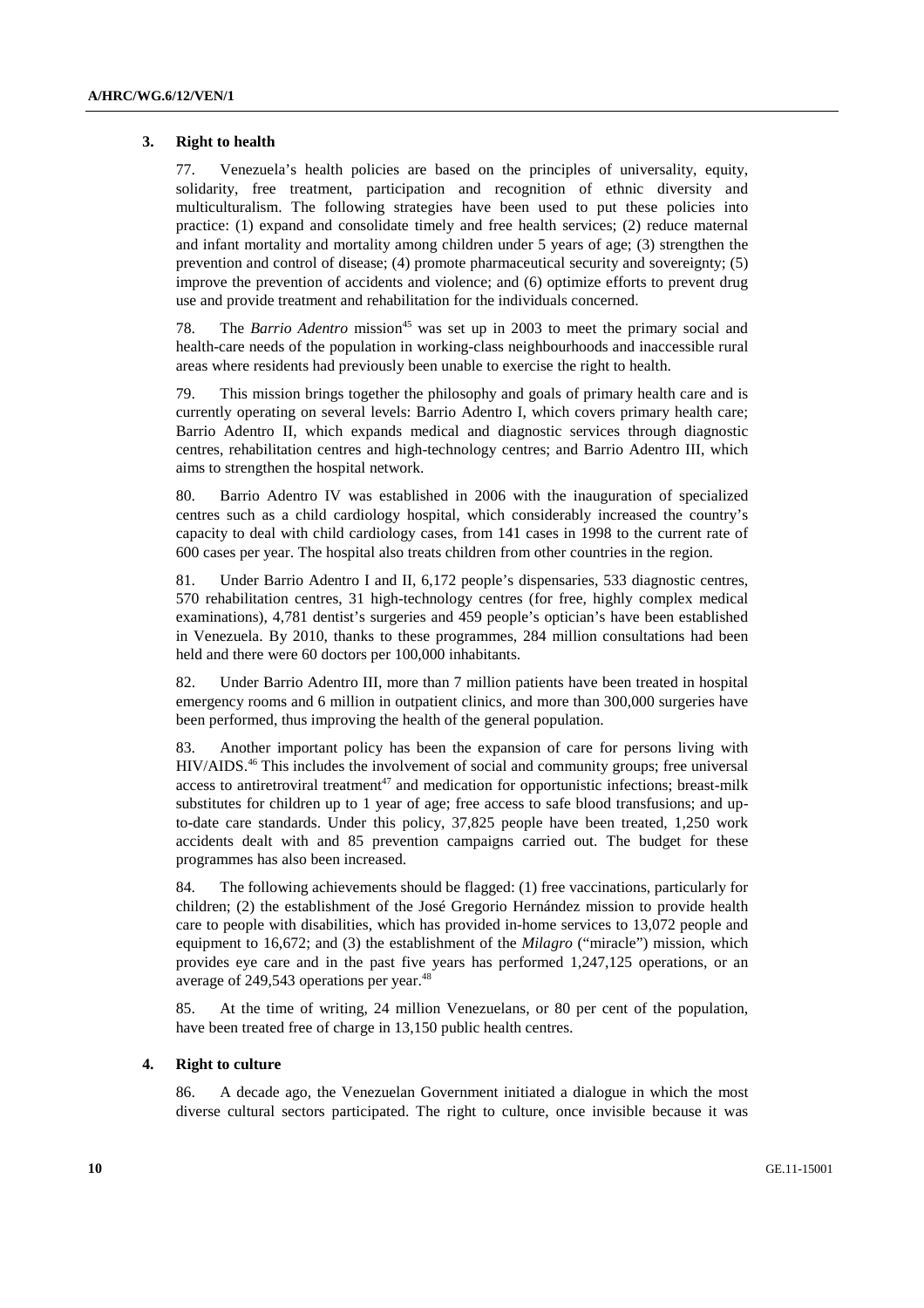reserved for the elite, is now exercised by all Venezuelans, as they have become aware of the leading creative and patriotic role played by culture. The strengthening of cultural institutions<sup>49</sup> allowed projects to be consolidated, institutions reshaped and venues democratized.

87. The outcomes of these policies can be seen in: (1) the 10,118 cultural events that took place in 2010, staged by 63,112 popular artists and attended by 782,127 citizens, making it the most successful cultural programme in Venezuelan history;<sup>50</sup> (2) the establishment of 24 printing works, with the objective of democratizing the book as a tool for the transformation of Venezuelan consciousness; (3) the creation of the *Villa del Cine* film and television studio;<sup>51</sup> (4) the opening of 144 regional and institutional community movie theatres; (5) the opening of 52 Sur bookshops and the holding of international book fairs; and (6) the creation of the Liberator's Prize for Critical Thinking of the National History Centre.

88. In addition, 25 museums and art galleries, 3 archaeological parks, and 11 cultural diversity centres have been opened. Together with the implementation of the Culture Mission, the introduction of a degree in education specializing in cultural development has produced graduates who promote cultural activities in 98 per cent of municipalities, including in indigenous communities and communities of African descent.

89. The National Youth and Children's Orchestra scheme deserves a special mention as one of the Bolivarian Government's biggest social inclusion projects. Committed to the pedagogical, vocational and ethical development of children and young people, it uses group instruction and the practice of music to help educate, protect and rehabilitate youth from the most vulnerable sectors of Venezuelan society. In the past decade, it has grown to the point where it runs 11 orchestras around the country and 13 centres where thousands of children and young people from every part of the country have participated in the scheme.

#### **5. Access to science and technology**

90. The Venezuelan State has strongly promoted the widespread dissemination and use of information and communication technology at all levels of society, particularly among the most excluded groups. Strategies and policies in this domain have led to the establishment of the National Scheme for Science, Technology and Innovation and to the reinforcement of scientific culture in accordance with article 110 of the Constitution.

91. The Simón Bolívar satellite marked a great achievement for the Venezuelan State in the area of science and technology. The launch of Venesat-1 into orbit was a landmark in the development of telecommunications in Venezuela, since, in addition to the leap forward represented by having its own satellite, the use of the satellite for telemedicine and teleducation purposes ties in with the concept of technological development with a social component, as proposed in the National Development Plan 2007–2013.

92. Also worthy of mention is the work done by the Infocentro foundation, which has taught more than 1 million Venezuelans how to read. There are 737 Infocentros<sup>52</sup> operating in all parts of the country; 434 of them are connected to Venesat-1. The foundation received the UNESCO Hamad Bin Isa Al-Khalifa prize for social inclusion in 2010.

93. The statistics on telecommunications growth and access compiled by the National Telecommunications Commission (Conatel) show that 31 out of every 100 residents, which represents about 8.8 million people, have access to the Internet. In 2000, there were 273,534 Internet subscriptions, whereas by the fourth quarter of 2009 there were 2,033,858 Internet users, an increase of 600 per cent. The statistics also show that the biggest increase in telecommunications usage was in the use of mobile phones; there are 28.2 million mobile phone connections in Venezuela, serving 95 per cent of the population.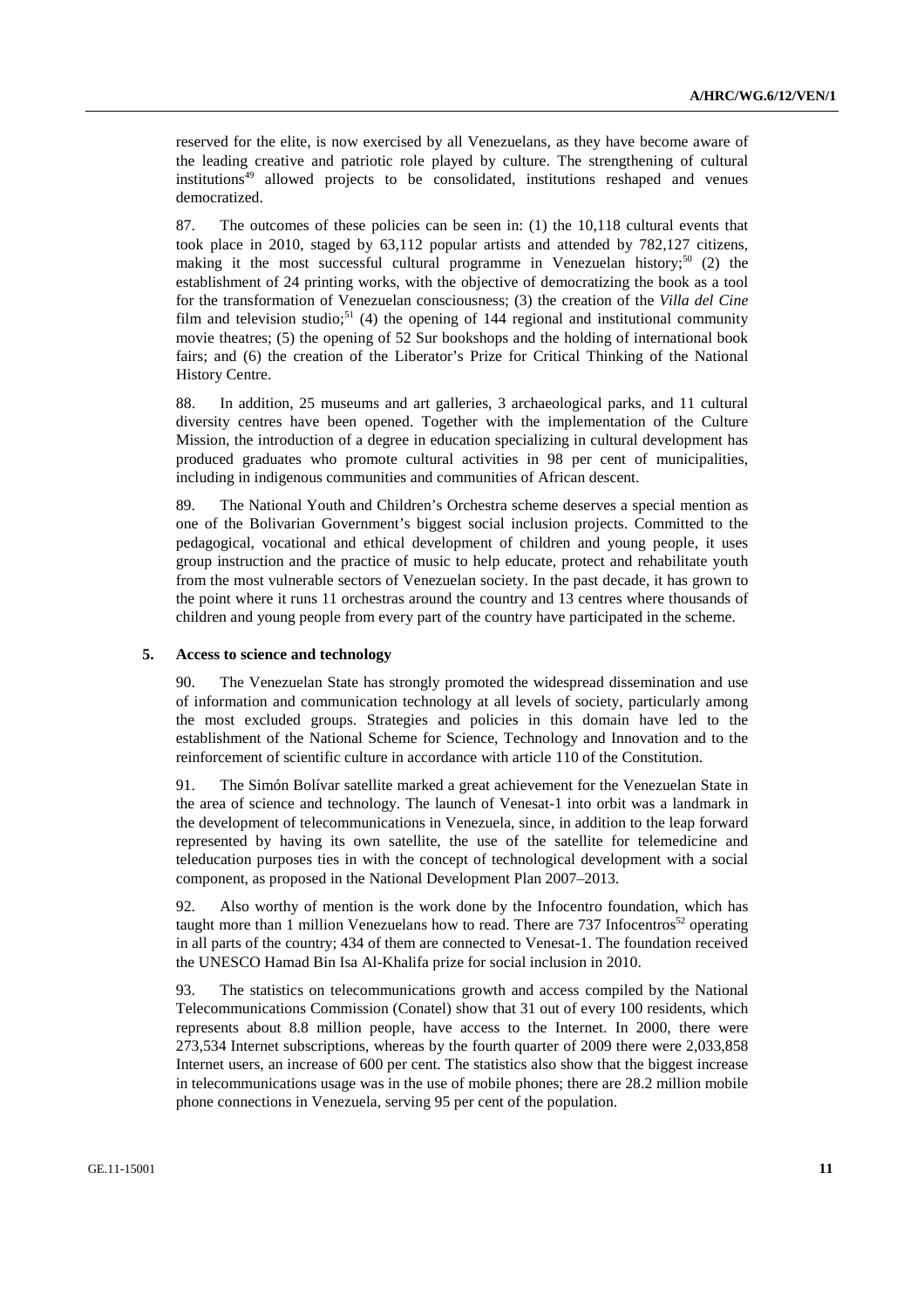#### **6. Right to a healthy environment**

94. The State's public environmental policy has been to apply the constitutional principles in that area by enacting various legal instruments<sup>53</sup> to promote, protect and enforce environmental rights. This legal framework has made Venezuela one of the leading investors in this area in South America.

95. Some 66.2 per cent of Venezuela's territory is considered a protected natural area, with national parks, forest wildlife reserves and other reserves accounting for 16 per cent of that area. These figures and the protection of natural areas against incompatible usage show the importance that the State accords to biodiversity, the protection of natural resources, environmental heritage, scientific research, healthy and eco-conscious recreation activities, and other values.

96. Conservation societies have carried out 4,951 projects in Venezuela since the establishment in 2006 of the Socialist Tree Mission, which has planted more than 42.5 million trees.

97. Another policy which has had a big impact on the lives of people is the State's explicit recognition of the right to water as an autonomous, separate right that is essential for an adequate quality of life.<sup>54</sup>

98. Former Governments traditionally considered it too difficult and costly to provide drinking water and sanitation services to rural areas and working-class neighbourhoods. At the turn of the decade, the State made huge investments in water and sanitation infrastructure throughout the country and was able to quickly provide a water supply and sanitation services to a large number of Venezuelans previously deprived of clean water.

99. The result of this sizeable investment was the expansion of access to mains water to 84.8 per cent of the population between 1999 and 2001, well ahead of the target set in the Millennium Development Goals of halving by 2015 the proportion of the population that had no access to safe drinking water in 1990. Over 90 per cent of the population now has access to drinking water.

#### **7. Right to social security**

100. The right to social security is a fundamental and inalienable human right, guaranteed by the Venezuelan State to all Venezuelan nationals in the country and also to foreign nationals legally residing there, in accordance with the principles of social justice and progressiveness.

101. Comprehensive social security protection is guaranteed by a set of laws on the subject,<sup>55</sup> which include provisions for retirement and other pensions, such as old-age, incapacity, invalidity and survivor's pensions.

102. The State has taken a number of measures to ensure that groups normally excluded from coverage, such as fishermen,<sup>56</sup> peasants<sup>57</sup> and housewives,<sup>58</sup> benefit from social security. Some 70,000 people in these occupations receive a monthly pension equivalent to the minimum wage. The measures include exceptional payments of 60 per cent of the minimum wage to  $100,000$  Venezuelans who never paid social security contributions<sup>59</sup> and allowing anyone who has paid the required contributions within a certain period to receive a pension, which has benefited 42,994 Venezuelans.

103. The Venezuelan Social Security Institute listed 1,804,087 pensioners in 2010, a considerable increase from 1998, when there were 191,187 pensioners. The total number of people insured is 12,157,710, of whom 7,188,203 are men and 4,969,507 women.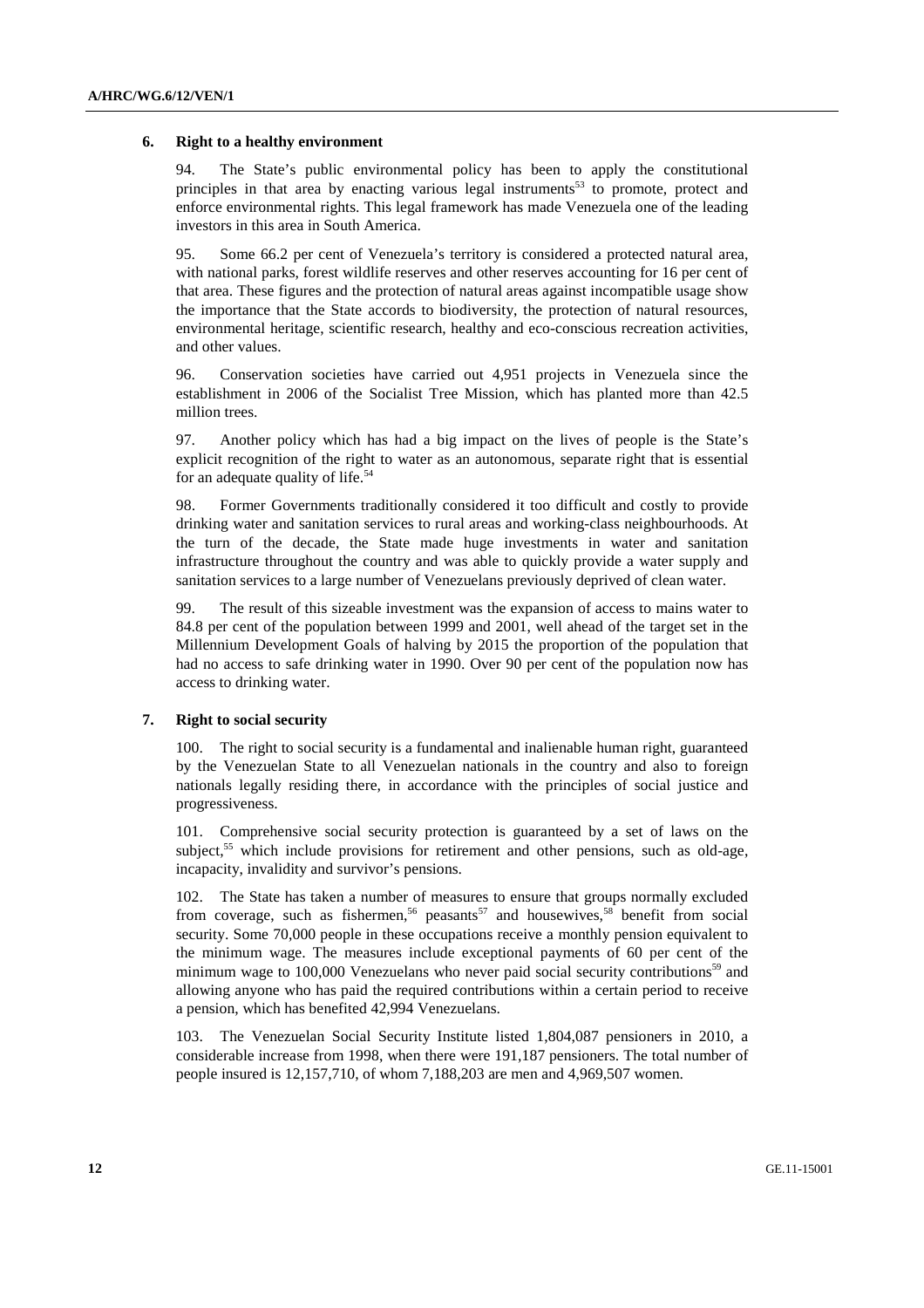#### **8. Access to public transport**

104. The Venezuelan State has put considerable effort over the past decade into guaranteeing the right to freedom of movement of both people and goods within national territory, boosting economic activity in the transport sector and related services, and devising a new geopolitical policy to divide the country into multimodal infrastructure corridors.

105. The Caracas Metro, which has been operating for 28 years, is the primary mass transit system in the capital and connects with the State-run rail networks. It is complemented by the Metrobus, a surface transportation system which links with the underground network. At the moment, 2 million passengers are transported daily. The Los Teques Metro began operating in 2006 and has transported over 41 million passengers, changing their lives forever. A metro service is also now available in other big cities like Valencia and Maracaibo.

106. The main line of the Ezequiel Zamora central rail network, between Caracas and Cúa, transported 56,042,037 passengers from the suburbs between 2006 and 2010, and has greatly improved their quality of life.

107. The Simón Bolívar rail network, with its main line running from Puerto Cabello to Acarigua, links the north to the coast. It is a modern, multimodal transport system, quick and affordable, and can transport over 400,000 passengers and 2 million tonnes of cargo per year. Currently it is only being used for freight transport.

108. The Trolmérida is a mass transit system inaugurated in 2007 which consists of two trolleybus lines and a cable-car line known as the *Trol-cable*. At the moment, the first two lines are operational and the third is under construction. It is the first such system to be introduced in a Latin American city with less than 500,000 residents.

109. The Metrocable San Agustín is a cable-car transport system inaugurated in 2010 and is the first high-technology mass transit system in a working-class neighbourhood. It is used daily by about 15,000 people, and is accessible to 40,000 residents in the San Agustín area, who used to travel to the city centre by conventional means of transport that took longer and were more expensive. There are 51 cable cars, designed to be comfortable, safe and accessible for persons with disabilities.

## **V. Protection for specific groups**

### **A. Women**

110. Venezuela has a regulatory framework for the promotion and protection of women's rights: the Constitution; the Act on Women's Right to a Life Free from Violence: $60$  the Child Protection Act;<sup>61</sup> the Family and Parenthood Act;<sup>62</sup> the Act amending the Criminal  $Code;^{63}$  the Equal Opportunities for Women Act;<sup>64</sup> and the Act on the Promotion of Breastfeeding.<sup>65</sup>

111. All the institutions of the Venezuelan State have drawn up policies based on these laws to support the effective exercise of the rights of women by ensuring that women receive the same training as men, taking affirmative action to avoid discrimination against them and eliminating the obstacles and prohibitions that are the product of deep-rooted sociocultural behaviours.

112. In 2008, the Ministry of People's Power for Women and Gender Equality was set up.66 It oversees the National Institute for Women (Inamujer) and its regional branches, the National Office for the Defence of Women's Rights,<sup>67</sup> the Women's Development Bank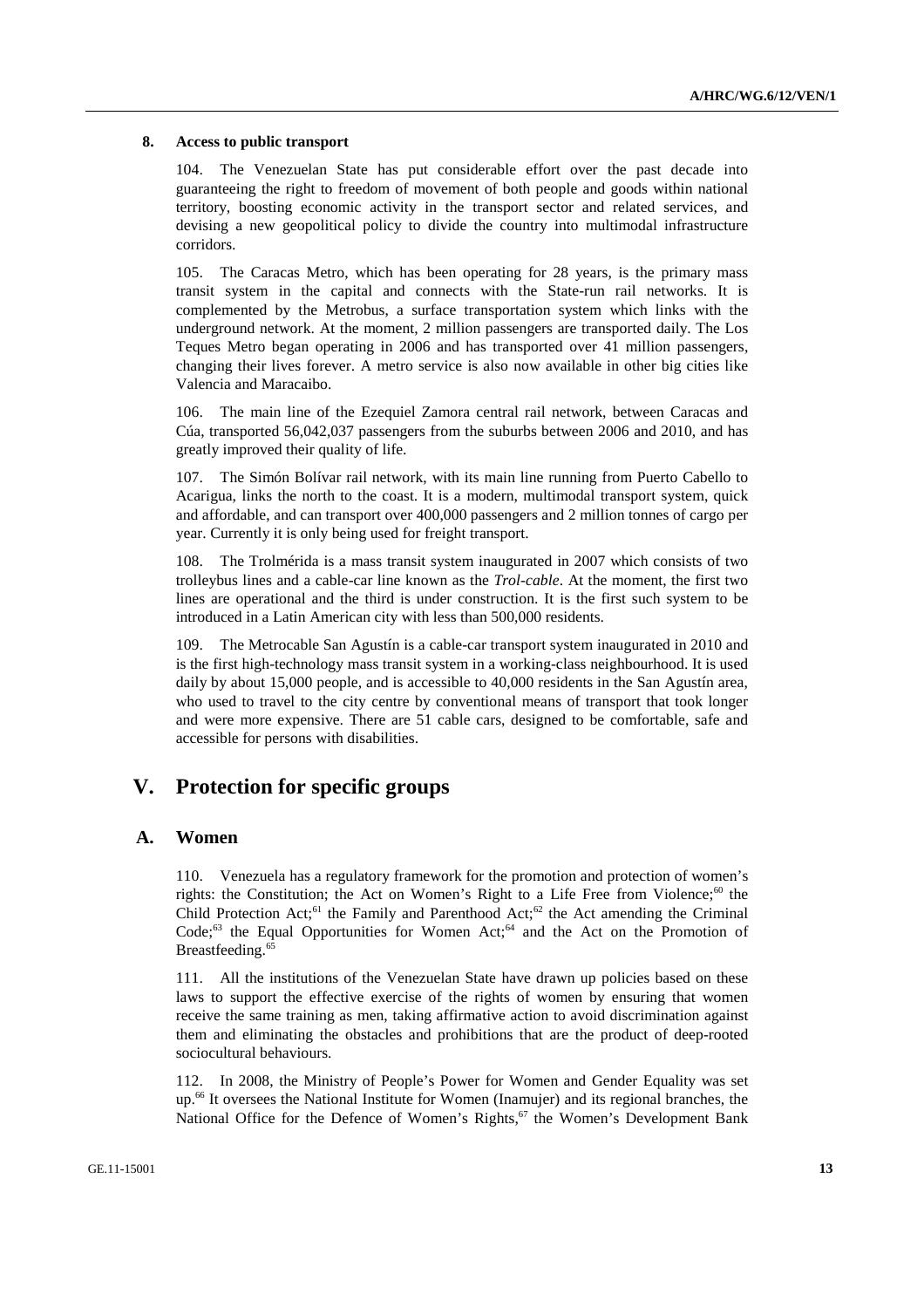(Banmujer), the foundation *Misión Madres del Barrio* ("neighbourhood mothers mission"), offices providing assistance for women, and women's shelters.<sup>68</sup>

113. Regarding the exercise of women's political rights, it is important to note: (1) the alternation in the lists of candidates for public office;<sup>69</sup> (2) the Inamujer meeting points;<sup>70</sup> (3) the citizenship training centre; and (4) the subcommittee on gender at the National Institute of Statistics, which includes women from indigenous groups and women of African descent.

114. Parity has been reached in the workforce, $71$  with more and more women being employed in non-agricultural sectors.<sup>72</sup> The unemployment rate for women dropped from 12.5 per cent to 8 per cent in 2009.

115. The national public health system now covers women's overall, sexual and reproductive health at all stages of their lives. The *Madre* project, set up in 2006,73 offered further assistance under the slogan "healthy mothers, healthy children". Now known as the *Niño Jesús* mission, it has 16 maternity shelters.

116. Banmujer has trained women to work in the manufacturing, agricultural, commercial and service sectors with the goal of improving their economic development. For the period from 2000 to 2010, it also provided them with credit.

117. Regarding access to justice, 38 special courts for the protection of women and gender equality have been established, as well as 59 special prosecutor's offices for violence against women.<sup>74</sup> Special technical units have also been established to provide comprehensive care to women, children and teenagers who are victims of violence, and victim care units have been set up in each state.

### **B. Children and young people**

118. The National Child Protection System, which is overseen by the Autonomous Institute of the National Council for Children's and Adolescents' Rights (Idena), has become more effective since the promulgation of the Child Protection Act.<sup>75</sup>

119. Public policies on children and young people are based on a set of legal provisions,<sup>76</sup> decisions, agreements and actions implemented by the Government in conjunction with organized society to ensure that the rights of children and young people, especially those in situations of vulnerability and social risk, are fully realized.

120. Attention is drawn to the Neighbourhood Children Mission, which was established by the Government in 2008 with a view to quickly providing comprehensive protection for children and youngsters living on the street, at risk, in institutions<sup>77</sup> or working. The National Plan for Family Inclusion, which is being implemented within the framework of the mission, promotes the use of foster families as a way of ensuring the all-round development of children and young people in care, whether they have been placed in a family or adopted.

121. There are three types of strategy for executing plans and programmes, namely: (1) *Prevention:* comprehensive protection community centres, which work with children up to the age of 12 who are at social risk, providing them with comprehensive protection so that they can fully exercise their rights; and the Programme for the Dignity of Young People at Work; (2) *Protection:* the Comprehensive Protection Units Programme, which has 33 protection units and 4 specialized protection units; integrated care centres; and the Community Shelters Programme; and (3) *Participation and organization:* promotion and support of the children's organization Semillero de la Patria Simón Bolívar, in order to give effect to the right of children between the ages of 6 and 17 to active and proactive participation.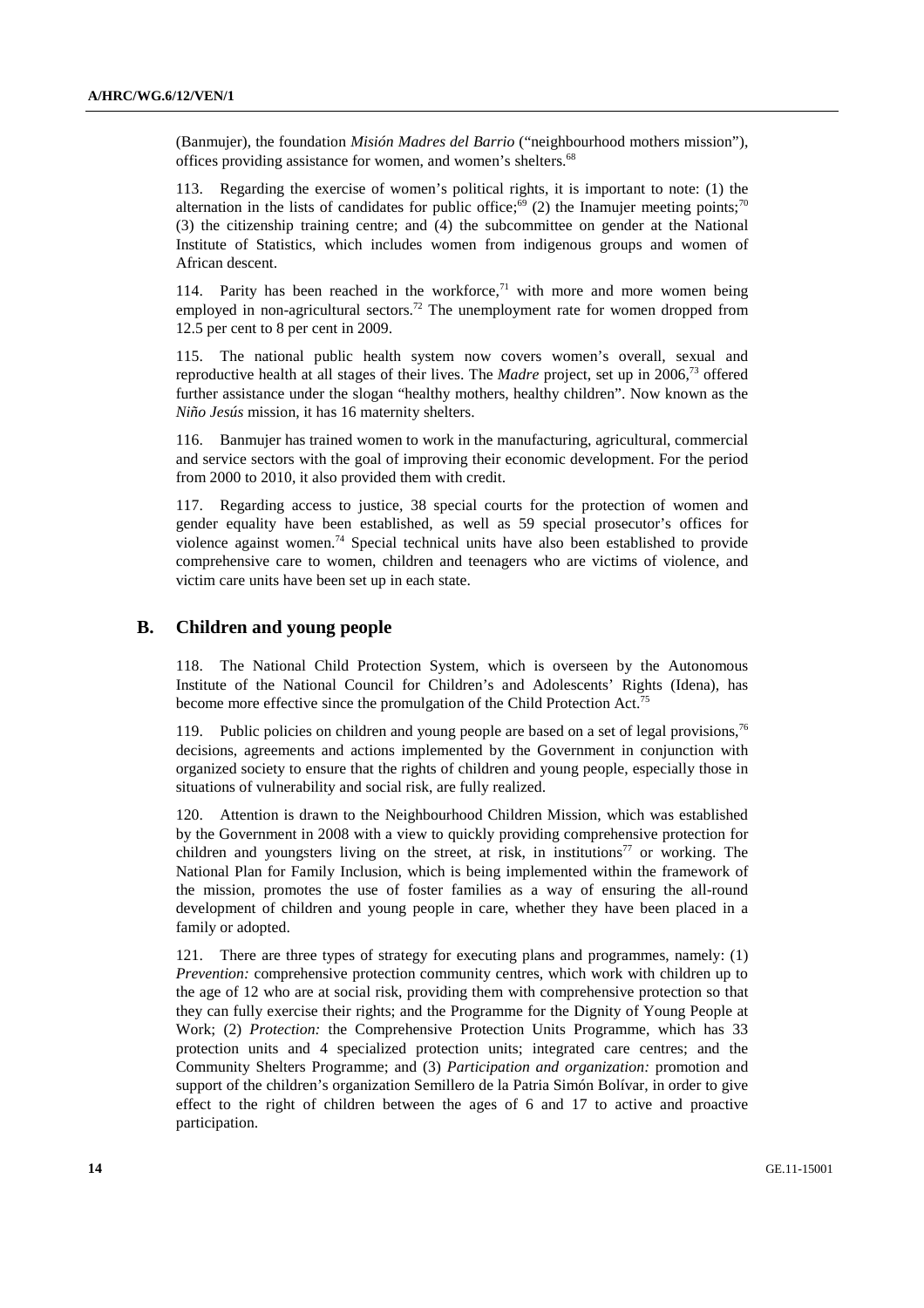122. Protection for this rather sensitive age group is supplemented by: 164 specialized courts; public prosecutor's offices; 275 public defender's offices; administrative defence services; and the Intersectoral Commission on the Sexual Abuse and Exploitation of Children and Adolescents, which coordinates action to progressively eliminate all forms of abuse and exploitation of children and young people.

### **C. Indigenous people and people of African descent**

123. Addressing a long-standing situation, the Constitution establishes an effective system of protection for indigenous peoples and fosters a sense of national belonging, by recognizing the contribution made by indigenous and Afro-Venezuelan communities in shaping our national identity and founding social institutions. Venezuela is part of the international movement that recognizes these peoples' rights as specific and original rights under the Constitution, and recognizes the multi-ethnic, multicultural and multilingual characteristics that make us a democratic society.

124. This has led to profound political and cultural changes over the past decade, and these have required changes in the design and execution of public policies to ensure that such rights are observed and exercised effectively. Indigenous peoples are no longer merely the object of these policies, but active participants in formulating and implementing them.

125. In laying claim to these rights, the National Commission on the Demarcation of the Habitat and Lands of Indigenous Peoples and Communities has begun delimiting indigenous lands and habitat. A special law on this matter was passed,<sup>78</sup> as was the Indigenous Peoples and Communities Act;<sup>79</sup> and the Ministry of People's Power for Indigenous Peoples was established in 2007.<sup>80</sup>

126. These rights are also reflected in the current legal system, with 46 laws giving effect to the obligations established in international conventions and agreements.

127. State institutions have specific departments providing advocacy and prosecution services to deal with various aspects of the realities facing indigenous peoples, in all their complexity. Furthermore, indigenous representatives now serve as members of the National Assembly and on State and municipal deliberative bodies.

128. The Government has implemented mechanisms to promote intercultural, multilingual training and education, guaranteeing access to the education system by providing textbooks translated into the languages of the Bari, Punme, Baniva, Warekena and Wayuu indigenous peoples from the states of Amazonas, Apure and Zulia, with the help of UNDP.

129. The Indigenous University of Venezuela, the University of Indigenous Peoples and Amazonas University have been established, as well as the Bolivarian University of Venezuela campuses in the Pemón villages of Pendare and Gran Sabana in Bolívar state.

130. The establishment of the Indigenous Health Directorate in 2004 under the Ministry of People's Power for Public Health has ensured the right to health and *buen vivir* of the 40 indigenous peoples living on national territory. This right has been reinforced with the establishment of the community doctors training programme of the Latin American School of Medicine in Havana,<sup>81</sup> which has already produced more than 21 graduates from the Wayuu, Pemón, Kariña and Barí, Warao, Añu, Yekwuana and Yeral ethnic groups.

131. The establishment of indigenous assistance and guidance offices, spread throughout the eight states of the country that have indigenous populations, has guaranteed continued access and quality of care combined with an intercultural approach. Furthermore, 1,583 community workers in primary care, 310 indigenous health advocates, 48 vaccination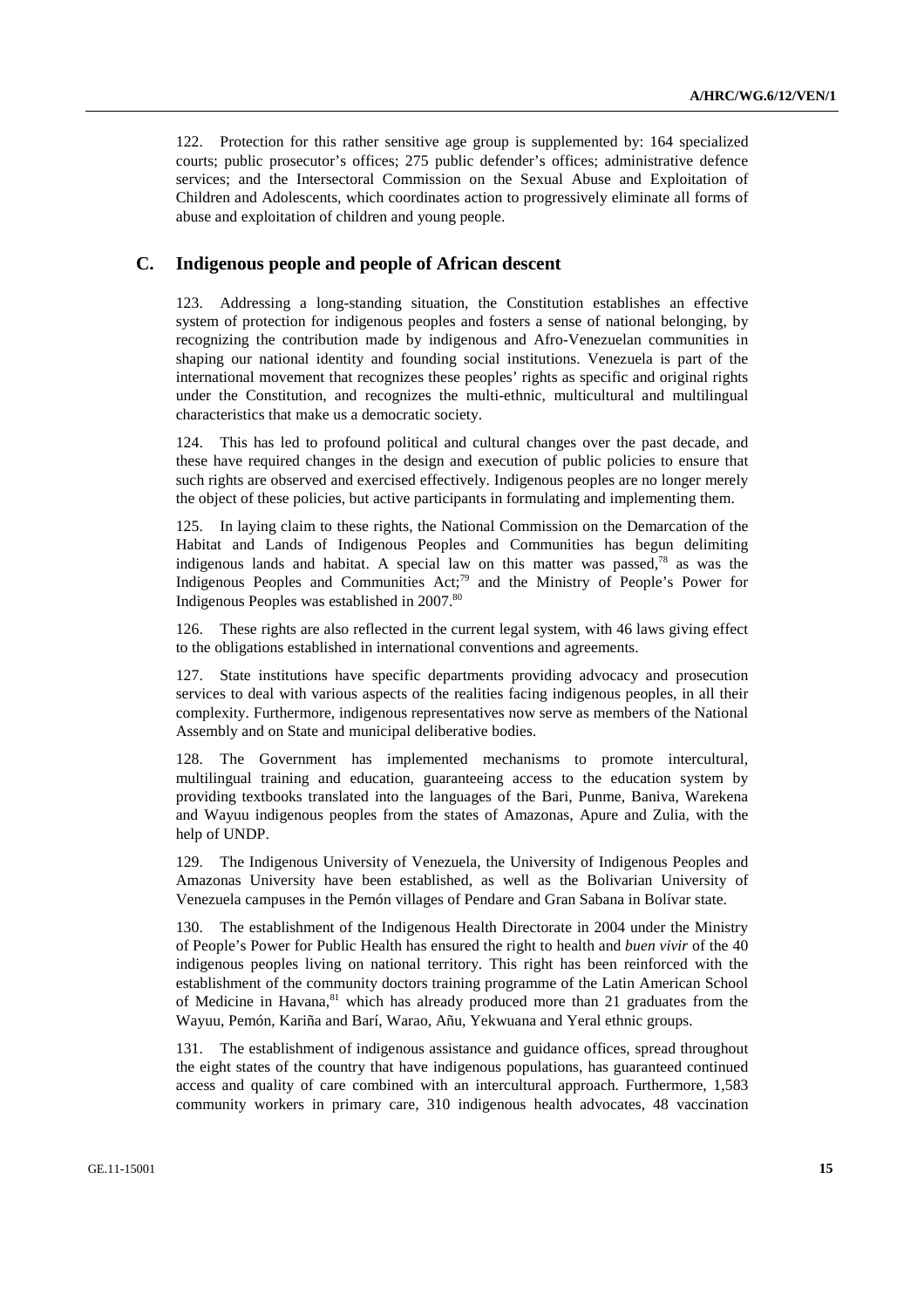personnel and 95 cultural paramedics have joined the national public health system since 2007.

132. The Presidential Commission for the Prevention and Elimination of All Forms of Discrimination and Other Distinctions in the Venezuelan Education System was established in  $2005$ <sup>82</sup> as was the Subcommittee on Legislation, Participation, Guarantees, Duties and Rights of People of African Descent, within the Standing Committee on Indigenous Peoples of the National Assembly, in 2008. The Commission drafted the Racial Discrimination Act, which was unanimously adopted at first reading by the National Assembly in 2011.

## **VI. International obligations and regional integration and unity**

133. In pursuing its domestic policies and regional cooperation, Venezuela has transformed its approach to international affairs, promoted inter-State initiatives and fostered the emergence of innovative mechanisms. Venezuela is inspired by the principles of sovereignty and self-determination of peoples, and is creating mechanisms that States can use to eliminate the social divides caused by the long-standing exploitation and colonial and neocolonial domination that still exist in the region.

Accordingly, Venezuela has developed rights-based public policies. Since 2000, mechanisms for union, integration, dialogue and regional political cooperation in Latin America and the Caribbean have sought to include the social, political, respect/solidarity and human rights dimensions in the unity and integration agenda. These topics have been gradually developed in political and legally binding agreements within the framework of the Southern Common Market (MERCOSUR), the Bolivarian Alliance for the Peoples of Our America – Peoples' Trade Agreement (ALBA-TCP),  $83$  the Union of South American Nations (UNASUR) and the Community of Latin American and Caribbean States (CELAC).

135. Venezuela has strengthened its ties with the universal system of human rights and is working to improve cooperation through UNDP, the Office of the United Nations High Commissioner for Human Rights, the Office of the United Nations High Commissioner for Refugees and the representative of the International Committee of the Red Cross in Venezuela, among others. Meetings have taken place at the highest level, allowing a better flow of information and assistance in this area, showing the Government's commitment to, observation of, and respect for human rights, as well as its willingness to learn and to provide appropriate information on progress in the field of human rights in Venezuela. Venezuela is gradually building a relationship with all the special procedure mandate holders and human rights treaty bodies.

# **VII. Obstacles and constraints**

136. Since the adoption of the current Constitution, Venezuela has been undergoing a peaceful and democratic revolution based on the teachings of the Liberator Simón Bolívar; respect for sovereignty and self-determination; the active involvement of the people; the promotion, protection and realization of human rights; the consolidation of a multipolar world; and the search for greater happiness, a better quality of life and *buen vivir* for Venezuelans. In light of this, the people have defended and supported the Bolivarian revolution against threats of domestic instability and interference from any foreign power.

137. It has not been easy to implement public policies on inclusion, thanks especially to a political opposition that has shamefully persisted not only in defending the economic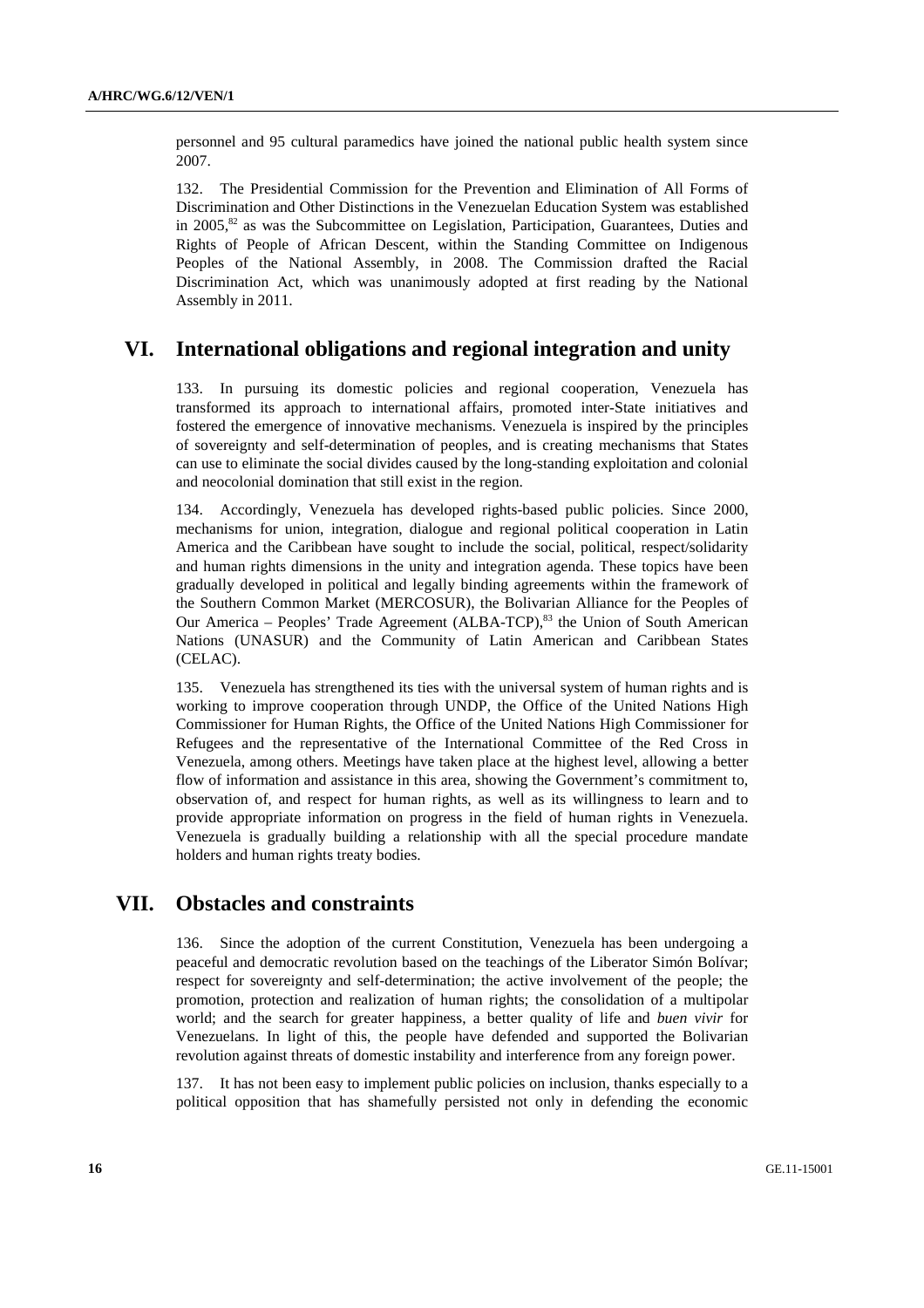interests of foreign powers, certain social elites and the private production sector, but also in placing these interests above the rights of the Venezuelan people.

138. Thus, in April 2002, democracy in Venezuela came under attack from a coup d'état promoted by the Government of the United States of America, business and trade-union elites and all the opposition parties, as well as some senior members of the Catholic Church in Venezuela. The coup managed to overthrow the legitimately elected president, Hugo Chávez Frías, for 48 hours, but he was returned to power thanks to the intervention and determination of the people and the patriotic armed forces. In December 2002, businessmen from the Federation of Chambers of Commerce and Production organized an illegal general strike with the support of the Confederation of Workers of Venezuela. Many of the staff of the oil company Petróleos de Venezuela later joined them, triggering a national oil strike that ended in February 2003, when they admitted defeat. The country suffered economic losses estimated at \$15 billion.

139. On 15 August 2004, the Venezuelan opposition called an unprecedented election, the so-called recall referendum on President Hugo Chávez Frías, in which the majority of the people backed the President.

140. Attempts to destabilize the country have not worked. To the contrary, the democratic system, its institutions and leaders have been strengthened. A solid foundation has been laid for a strong social alliance with the people, which has enabled the Government to implement public policies that promote, protect and apply human rights and focus on the people who have been most excluded in the past, through programmes and social missions.

141. Internationally, Venezuela has asserted its position as an autonomous, sovereign and independent State, and has asserted the principles of non-intervention and selfdetermination of peoples in the face of the hegemonic, colonialist and neocolonialist positions still found in some countries. These positions have resulted in a freeze on Venezuela's international holdings, media attacks on Venezuela in certain countries, and reports and decisions by regional bodies such as the Inter-American Commission on Human Rights and the Inter-American Court of Human Rights Court that consistently fail to reflect the true human rights situation in Venezuela.

# **VIII. Challenges**

142. The fight against poverty is threatened by the so-called process of globalization, neoliberal policies and high food prices worldwide. But eliminating poverty is not an impossible task, which is why the Government has specifically designed, implemented and followed through on a set of public policies designed to constantly improve the standard of living and *buen vivir* of the Venezuelan people, and invested the necessary resources in social programmes.

143. Fully guaranteeing the right to life, and specifically the right to public security, continues to be a challenge, but work is continuing to design and implement public policies that tackle the problem from an essentially scientific perspective.

144. We must continue to improve the promotion and protection of human rights through awareness-raising and training for the police, judges, prosecutors and public defenders. We have therefore established or expanded the National School of Prosecutors, the National School of the Judiciary and the National Experimental University for Security Services, all of which include human rights as a cross-cutting theme in their curricula to ensure that these rights are effectively realized.

145. The right to decent housing is guaranteed under the Constitution. However, the lack of public policies in this area for more than a half a century, combined with the effects of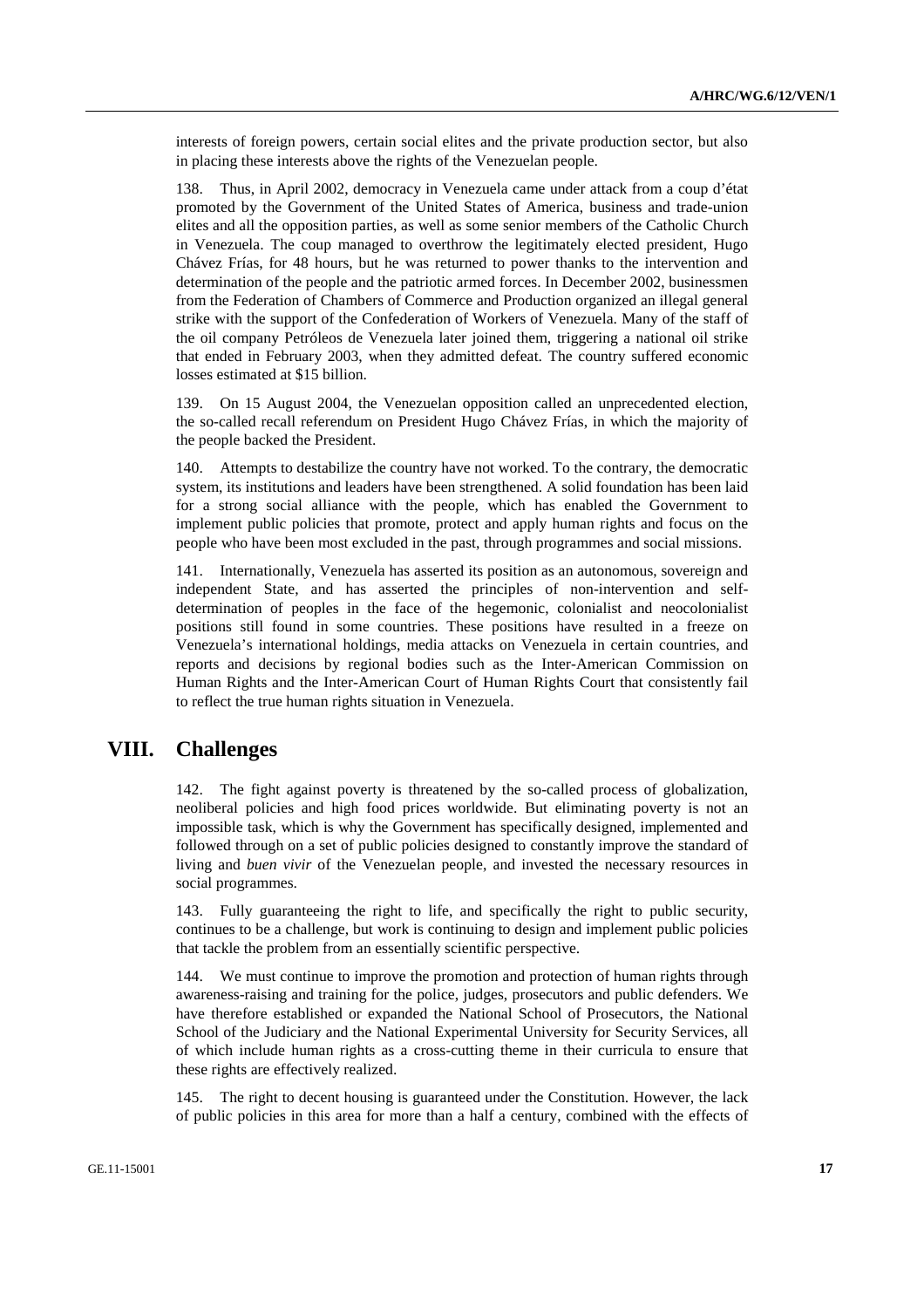climate change, have meant that the Government policies launched over the past decade have not been sufficient to meet the needs of the growing number of families struggling to find decent housing. The Great Venezuelan Housing Mission due to be rolled out in the coming years represents a huge effort by the Government to find a definitive structural solution to the housing shortage in the country.

146. Promoting, defending and monitoring human rights, particularly the rights of Venezuelans of diverse sexual orientation and gender identity, is still a challenge. The Ombudsman's Office has worked especially hard on this issue, but its efforts so far have fallen short. The Ministry of People's Power for Communes has therefore held awareness seminars for its employees so that they can assist this community in an appropriate and responsible manner.

147. The state of prisons is a problem in Venezuela as in the rest of the world. Guaranteeing the rights of the prison population poses a significant challenge for the Government, which continues to tackle this issue seriously and forcefully, since it is having to combat the violent legacy of more than half a century of a mafia culture behind bars.

148. The Higher Council for Prisons, established in 2008 to coordinate all the bodies in the justice system, has submitted a draft prison code to the National Assembly. Likewise, the criminal and procedural status of prisoners has been assessed and analysed; interagency commissions have been established to make prisons more humane; new legislation and a ministry have been established; and the public defender service has been granted more resources and autonomy. Similarly, possible measures have been proposed to optimize and speed up criminal court proceedings.

149. Guaranteeing the right to asylum and refuge poses a challenge for the State, mainly because of the movement on the border between Colombia and Venezuela. Further measures are needed to process asylum applications efficiently.

150. Venezuela is improving its statistical system so that it can better monitor and assess its human rights policies and programmes.

151. Training and educating all our people to take a hand in their own development remains a challenge in our efforts to build a better country.

# **IX. Conclusion: human rights and living life**

152. In submitting this report, the Bolivarian Republic of Venezuela reiterates its willingness to maintain a dialogue and cooperate with the Human Rights Council and the Office of the United Nations High Commissioner for Human Rights. Human rights is a vast subject that is difficult to address fully in this sort of document, but this exercise has been an excellent opportunity to mobilize Government departments and society in general and to seek their views on the exercise and enjoyment of human rights. We are strongly committed to protecting and promoting these rights, and recognize the importance of this mechanism in producing exchanges of views and ongoing consultations and in examining a country's historical and political approach to human rights. We reaffirm the importance of consensus between the Venezuelan State, the people and social movements and organizations for the present and future universal periodic reviews, as such cooperation has ensured that the process was interactive and comprehensive at every level.

 *Notes* 

<sup>&</sup>lt;sup>1</sup> El Proyecto Nacional Simón Bolívar-Primer Plan Socialista establece los principales lineamientos de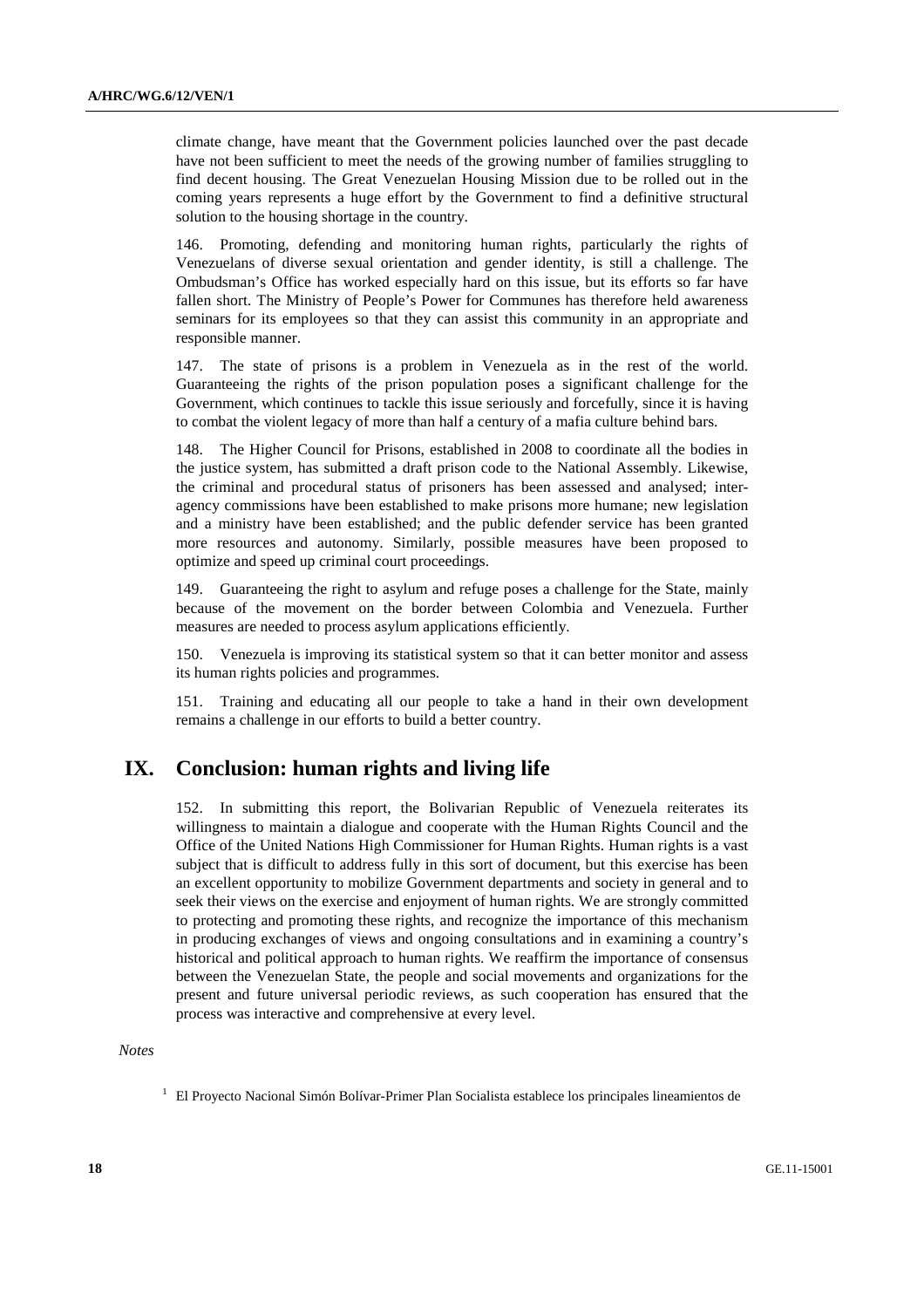una democracia profunda en el país y el desarrollo económico y social de la Nación en el período 2007–2013. Las líneas programáticas que integran este plan son: I. Nueva Ética Socialista. II. Suprema Felicidad Social. III. Democracia Protagónica Revolucionaria. IV. Modelo Productivo Socialista. V. Nueva Geometría Nacional. VI. Venezuela: Potencia Energética Mundial. VII. Nueva Geopolítica Internacional.

- Por las limitaciones establecidas en el número de palabras para la elaboración de este documento, no será posible aplicar un enfoque de género a cada artículo, sustantivo y adjetivo, no obstante está expresamente consagrado en la Constitución de la República Bolivariana de Venezuela. 3
- Resolución 1992/54 de la Comisión de Derechos Humanos, del 3 de mayo de 1992. Acreditada ante el Comité Internacional Coordinador de Instituciones Nacionales de Promoción y Protección de Derechos Humanos.
- Las Misiones sociales nacieron como órganos de ejecución de las políticas públicas dirigidas a garantizar los derechos fundamentales de la población, como educación, salud, alimentación, identidad, trabajo, cultura, entre otros, con énfasis en los sectores más excluidos históricamente sin desconocer los ya incluidos. Éstas cuentan con recursos extraordinarios del presupuesto nacional, su coordinación es interinstitucional e interministerial y uno de los elementos fundamentales para su creación e implementación es la participación activa y protagónica de las comunidades organizadas.
- Ver anexo descriptivo. 5 Lo que incluye el gasto acordado entre la administración central, gobernaciones, alcaldías, inversión social de Pdvsa y el Fonden. Ver anexo.
- República Bolivariana de Venezuela. *Cumpliendo las metas del milenio 2010.* Caracas, septiembre 2010. ISBN 980-6456-12-2. 7
- Instalada mediante Resolución del Ministerio del Interior y Justicia, del 10 de abril de 2006.
- 8 Publicada en la Gaceta Oficial 5.940 del 7 de diciembre de 2009. Esta Ley derogó el Decreto con Rango, Valor y Fuerza de Ley Orgánica sobre el Servicio de Policía y Cuerpo de Policía Nacional, publicada en la Gaceta Oficial Extraordinario N° 5.880 del 9 de abril de 2008, la cual también fue producto del trabajo realizado por la Conarepol. 9
- Resolución N° 364 del Ministerio del Poder Popular para las Relaciones Interiores y Justicia del 21 de septiembre de 2006.<br><sup>10</sup> Según consta en la Gaceta Oficial N° 39.120 del 13 de febrero de 2009. Decreto N° 6.616.
- 
- 11 Otro órgano de gran importancia para la implementación de este nuevo modelo policial es el Consejo General de Policía, que tiene como función el deber de diseñar las políticas públicas que en materia policial sean necesarias de cara a la reforma policial y la implementación de la Ley Orgánica del
- Servicio de Policía y del Cuerpo de Policía Nacional. 12 Durante 2011 se conformó la Comisión Presidencial para el Desarme y se discutió en la Asamblea Nacional el Proyecto de Ley Penal para el Desarme y control de Municiones, el cual tiene como objeto establecer las normas que lo deben regir, así como la recuperación y control de las armas y
- municiones que lícita e ilícitamente se encuentren en el territorio nacional. 13 Para 2010, se incautaron 63.820 kilogramos de diferentes drogas; se detuvieron 12 mil 955 personas en 9.890 procedimientos; y se han entregado en estos años, a las autoridades de países extranjeros 17 jefes de organizaciones criminales dedicados al tráfico internacional de drogas. En el mismo sentido, se implementó en 2010, el Plan Nacional Contra el Microtráfico de Drogas, incautando 12.182.550
- dosis, lo cual significa que más de 12 millones de dosis dejaron de llegar a los consumidores finales. 14 Realizada por el Ministerio del Poder Popular para las Relaciones Interiores y el Instituto Nacional de
- Estadística. 15 Decreto con Rango, Valor y Fuerza de Ley Especial de Refugios Dignos para proteger a la población, en casos de emergencias o desastres. Gaceta Oficial 39.599 del 21 de enero de 2011, el cual tiene por objeto regular la acción corresponsable del pueblo y del Gobierno de la República Bolivariana de Venezuela, en el marco del Estado democrático y social de derecho y de justicia, para la construcción, habilitación, acondicionamiento, organización, atención integral y gestión de los refugios en todo el
- territorio nacional, a fin de proteger a la población en casos de emergencias o desastres.<br><sup>16</sup> Ministerio del Poder Popular para la Comunicación y la Información y la Comisión Nacional de Telecomunicaciones (CONATEL).
- <sup>17</sup> Ley de Responsabilidad Social en Radio, Televisión y Medios Electrónicos. Publicada en la Gaceta Oficial N° 38.081 del 7 de diciembre de 2004 y su reforma publicada en la Gaceta Oficial N° 39.579 del 23 de diciembre de 2010, reimpresa por error material, en la Gaceta Oficial N° 39.610 del 7 de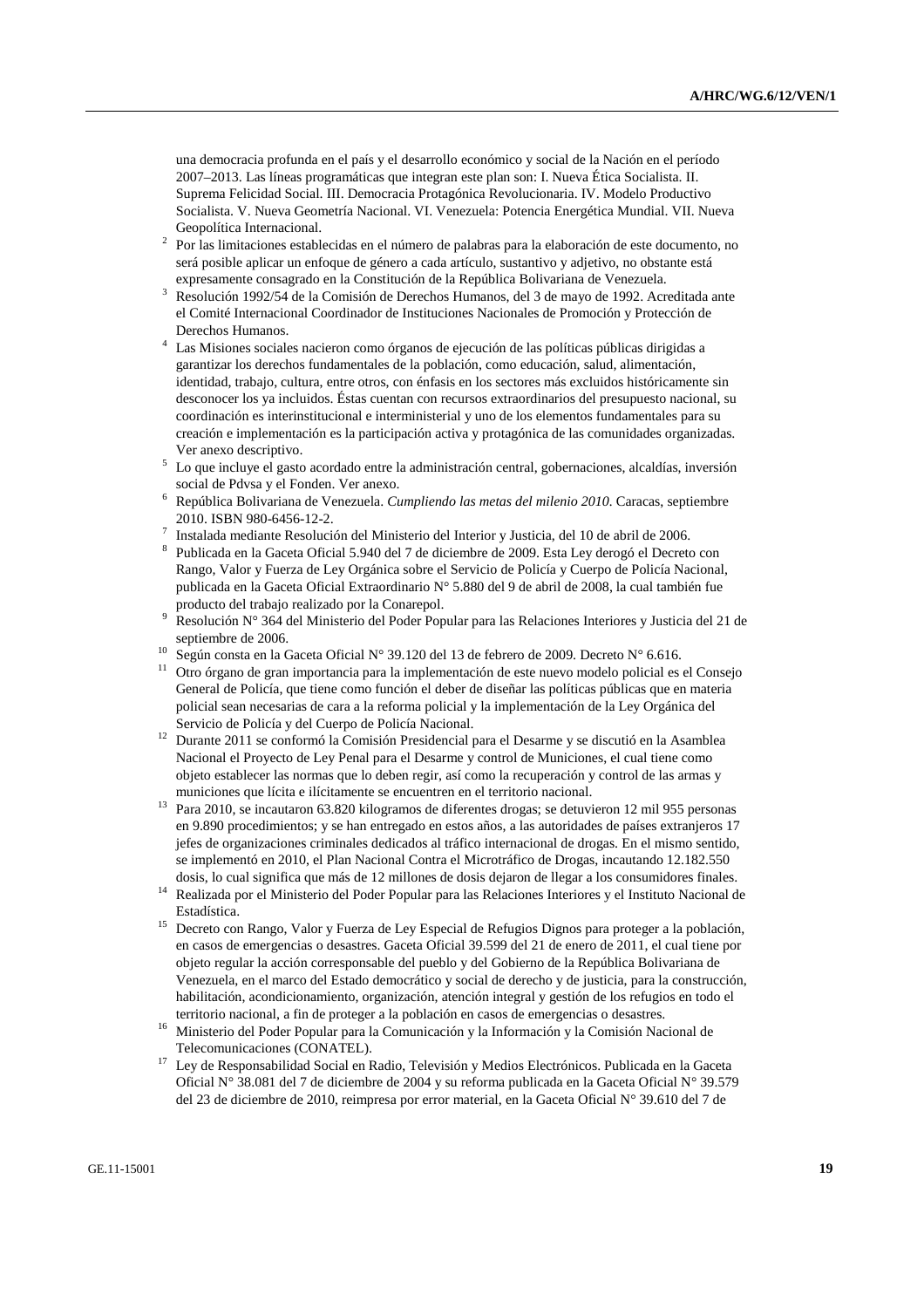- febrero de 2011. 18 Las concesiones de radiodifusión sonora en Frecuencia Modulada (FM) en 1998 estaban en un 97% en manos de empresas privadas de comunicación social, y sólo el 3% pertenecía al sector público. Además no existían medios comunitarios.<br><sup>19</sup> La situación de las concesiones de TV abierta era la siguiente para 1998: se entregaron 31
- 
- concesiones a TV comerciales; no había televisoras comunitarias.<br>Son medios de participación y protagonismo del pueblo en ejercicio de su soberanía: la elección de cargos públicos, el referendo, la consulta popular, la revocatoria del mandato, las iniciativas legislativa, constitucional y constituyente, el parlamentarismo social de calle; el cabildo abierto y la asamblea de ciudadanos, cuyas decisiones tienen carácter vinculante. Igualmente, resalta el desarrollo de mecanismos de autogestión y cogestión, los consejos comunales; las comunas, cajas de ahorro; cooperativas; y empresas de producción socialistas; así como la conformación de los comités de postulaciones y de evaluación para la conformación de los órganos del Poder Público, y el sistema de administración de justicia. 21 Ver anexo.
- 
- $22$  Si bien estas organizaciones han hecho recomendaciones y sugerencias a los órganos del Poder Electoral venezolano, también los han felicitado por los avances, la transparencia y la pluralidad característica de los referidos procesos. 23 Ver anexo.
- 
- <sup>24</sup> Regulado en la Ley del Sistema de Justicia. Publicada en la Gaceta Oficial N° 39.276 del 1° de Octubre de 2009.<br>A este sistema el Estado venezolano le asigna por mandato constitucional, una partida variable no
- menor del 2% del presupuesto anual ordinario. 26 La justicia en Venezuela es gratuita. El Poder Judicial no está facultado para establecer tasas,
- aranceles, ni exigir pago alguno por sus servicios, de conformidad con el artículo 254 constitucional. 27 Hay 37 Coordinaciones de protección de niños, niñas y adolescentes a nivel nacional, 12 juzgados
- superiores, 76 juzgados de sustanciación, mediación y ejecución y 39 juzgados de juicio. $^{28}$  Ver anexo.
- 
- <sup>29</sup> Destaca en este aspecto que en 2009, las políticas judiciales se enfocaron en un juez nuevo y se implementó el *Programa en Gerencia Judicial,* a través de la Escuela Nacional de la Magistratura, logrando brindar formación especializada en materia judicial vinculada a la administración de justicia,
- entre ellos abogados de la Universidad Bolivariana de Venezuela. 30 Según el estudio comparado sobre la e-justicia publicado en la XIII Cumbre Judicial de Países Iberoamericanos. 31 FAO. Informe Anual.
- 
- 32 Artículo 305 de la Constitución de la República Bolivariana de Venezuela y Decreto 6.071 con rango, valor y fuerza de Ley Orgánica de Seguridad y Soberanía Agroalimentaria, publicado en la Gaceta
- Oficial Extraordinaria N° 5.889 del 31 de julio de 2008.<br><sup>33</sup> En el ámbito educativo este derecho está plenamente garantizado, beneficiando a más de 3.971.885 niños v niñas a través del Programa de Alimentación Escolar (P
- <sup>34</sup> Según estimaciones del Instituto Nacional de Nutrición, ente rector en la materia y de la FAO.
- 35 Es democrática, pluricultural, gratuita hasta el pregrado universitario, obligatoria en todos sus niveles, integral, de calidad, permanente, e igualitaria. Los venezolanos ejercen este derecho, sin más
- limitaciones que las derivadas de sus aptitudes, vocación y aspiraciones.<br>Para 2010, se crearon 4.500 nuevas instituciones educativas y se restauraron 2.400 centros educativos mediante la participación de las comunidades organizadas de padres, representantes y consejos comunales. 37 Ministerio del Poder Popular para la Educación Universitaria.
- 
- 38 Regulado entre otras por la Ley Orgánica de Educación, publicada en la Gaceta Oficial Extraordinario N° 5.929 del 15 de agosto de 2009.<br>Destacan de modo particular en las modalidades de atención: 1º Simoncito (educación inicial al niño
- en dos períodos, maternal de 0 a 3 años y el segundo, al niño de 4 a 6 años aproximadamente). 2º Escuelas bolivarianas (educación al niño entre seis o siete años y los once a doce años aproximadamente). 3º Liceos bolivarianos (educación al adolescente y joven entre los 12 o 13 y los 18 o 19 aproximadamente). 4º Escuela Técnica Robinsoniana (educación media profesional al joven y adulto), cumpliendo con el precepto constitucional de educación integral y de calidad para todos.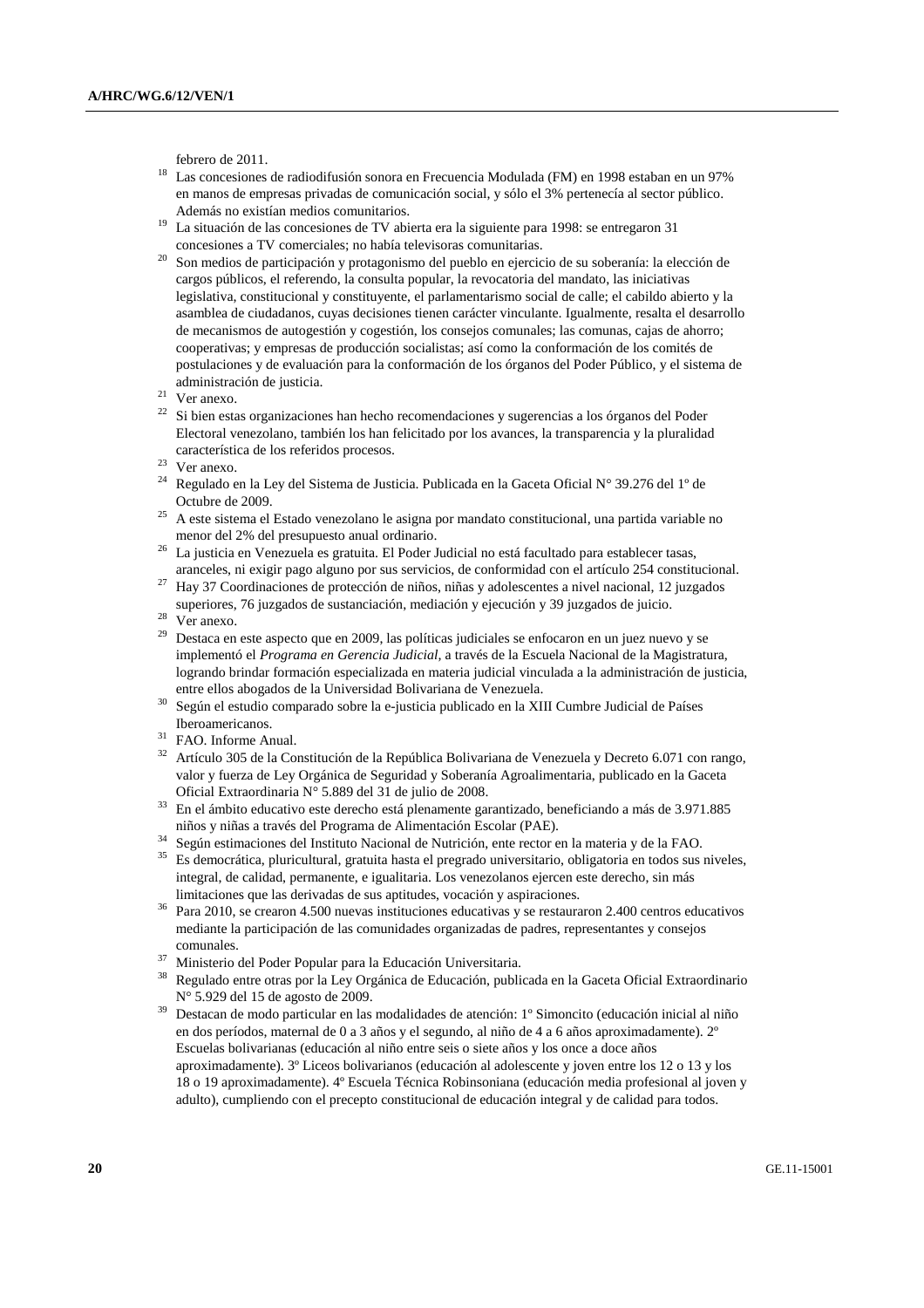- $^{40}$  Informe EPT. Pág. 348.
- 41 Presentación Nacional Voluntaria de la República Bolivariana de Venezuela ante el Consejo Económico y Social (ECOSOC) sobre la Aplicación de los Objetivos y compromisos convenidos internacionalmente con respecto a la educación, Julio de 2011. 42 Se desarrolla conforme al acuerdo firmado entre Portugal y Venezuela.
- 
- 43 Contenido en el Plan Nacional de Desarrollo Económico y Social (2001–2007).
- 44 Las cifras de pregrado incluyen la matrícula de Misión Sucre.
- 45 En el marco del Convenio Venezuela-Cuba.
- 46 El Programa Nacional de SIDA ETS, está adscrito a la Dirección de Programas del Viceministerio de Redes de Salud Colectiva del Ministerio del Poder Popular para la Salud, y tiene por objeto planificar, establecer normas, acompañar y dirigir el financiamiento de la respuesta multisectorial del VIH y otras ETS. Además brinda gestión, vigilancia y atención epidemiológica. Este programa representa la respuesta política y programática en la atención integral del VIH. En éste destacan las Áreas de Educación y Prevención en sus 4 ejes: Programa Nacional Integrado de Control de la Tuberculosis (identifica y maneja las coinfecciones VIH y TB). Programa Nacional de Bancos de Sangre, Programa Nacional de Salud Reproductiva, Dirección Nacional de Epidemiología (Vigilancia Epidemiológica de las ETS). 47 Terapias antiretrovirales.
- 
- 48 Igualmente, el Estado a través del Instituto Venezolano de los Seguros Sociales (IVSS) adelanta programas de asistencia a nivel nacional, en los que destacan: atención a pacientes renales, contando con 137 unidades de hemodiálisis con capacidad para 10.541 personas; servicios farmacéuticos, con cobertura especial de medicamentos de alto costo, garantizando tratamiento a enfermedades degenerativas; una red de 68 clínicas para pacientes que ameritan largos períodos de hospitalización, con cupo para 4.455 personas; atención educativa y terapéutica mediante la modalidad de convenio, a personas con necesidades especiales de carácter auditivo y motora; así como amplios servicios de
- laboratorios clínicos y odontología totalmente gratuitos.<br>
<sup>49</sup> Entre ellos su órgano rector: Ministerio del Poder Popular para la Cultura y sus 33 entes adscritos.<br>
<sup>50</sup> Ministerio del Poder Popular para la Cultura. Memor
- 
- $^{51}$  La Villa del Cine ha realizado 378 largometrajes y cortometrajes y 303 películas financiadas.<br> $^{52}$  Cause are exemple Infraentra es inicia en estribular de 2000 este la mestra en mestra del minim
- 52 Como programa, Infocentro se inicia en septiembre de 2000 con la puesta en marcha del primer Infocentro piloto ubicado en el Parque del Este de Caracas. En 2001 el Estado puso en funcionamiento 240 infocentros en todo el territorio nacional, para sustentar el decreto 825, el cual oficializa el uso de Internet como prioritario para el desarrollo cultural, económico, social y político de la República Bolivariana de Venezuela. La inversión inicial fue de 17 millardos de bolívares, destinada fundamentalmente a la democratización de la Internet, de manera gratuita.

 En mayo de 2007 se crea la Fundación Infocentro como ente rector del programa, adscrito al Ministerio del Poder Popular para Ciencia y Tecnología. La fundación debe proveer la infraestructura física (infocentros, infomóviles, infopuntos), la infraestructura tecnológica (computadores y otros dispositivos, conectividad, y aplicaciones de software), el capital humano (personal de la fundación, coordinadores, supervisores y facilitadores de la red social), redes que articulan el engranaje de la fundación y la comunidad para la formación socio-tecnológica. Todo ello enmarcado en un plan que integre y articule los diferentes proyectos que expresan las políticas de la fundación, con miras a lograr sus objetivos fundamentales. En febrero de 2010 en el marco del reimpulso del proyecto Infocentro, se inicia una nueva etapa signada por la transferencia de la gestión de los infocentros a las comunidades organizadas. 53 Ver anexo de Leyes Ambientales.

- 
- 54 Es definido como *"el derecho de todos a disponer de agua suficiente, salubre, aceptable, accesible y asequible para el uso personal y doméstico".* A través de esta definición, se incorporan los principios de equidad, sostenibilidad, participación y solidaridad, elementos indispensables tanto para la
- conservación del recurso, como para la salvaguarda de la dignidad humana. 55 Ley del Seguro Social, publicada en la Gaceta Oficial Extraordinario Nº 5.891 del 31 de Julio de 2008. Ley de Reforma parcial de la Ley del Estatuto sobre el régimen de jubilaciones y pensiones de los funcionarios o empleados de la administración Pública Nacional, de los estados y de los
- municipios, publicada en la Gaceta Oficial Nº. 38.426 del 28 de abril de 2006. 56 Decreto Nº 7.402. Publicado en Gaceta Oficial N° 39.414 del 30 de abril de 2010. 57 Idem.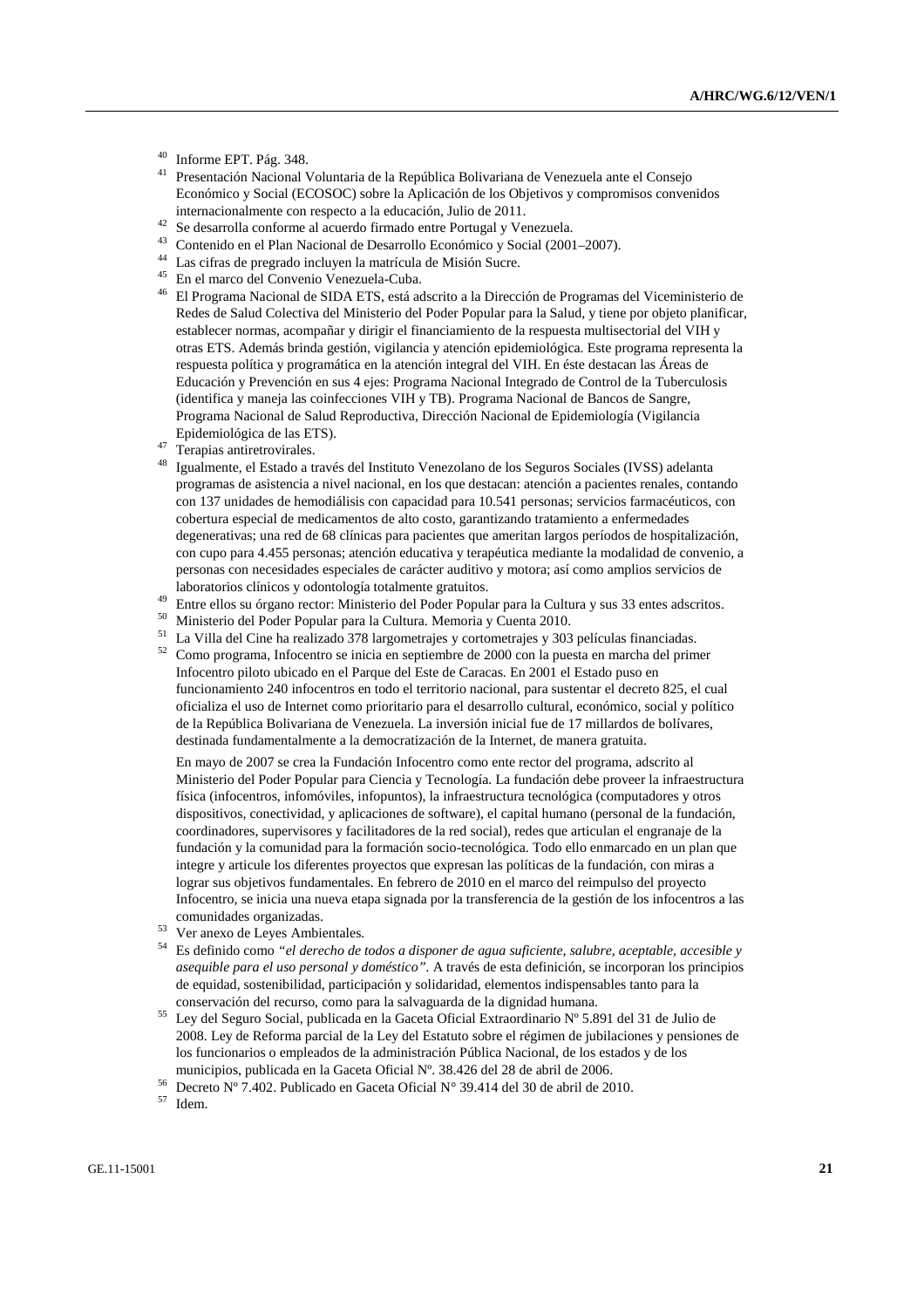- <sup>58</sup> Decreto N° 5.370. Publicado en la Gaceta Oficial N° 38.694 del 30 de mayo de 2007.
- <sup>59</sup> Decreto N° 5.316. Publicado en la Gaceta Oficial N° 38.673 del 30 de abril de 2007.
- 60 Publicada en la Gaceta Oficial N° 38.668 del 20 de abril de 2007.
- <sup>61</sup> Publicada en la Gaceta Oficial Extraordinario Nº 5.859 de fecha 10 de diciembre de 2007.<br><sup>62</sup> Publicada en la Gaceta Oficial Nº 38.773 del 20 de sentiembre de 2007.
- <sup>62</sup> Publicada en la Gaceta Oficial N° 38.773 del 20 de septiembre de 2007.
- 63 Publicada en la Gaceta Oficial Extraordinaria N° 5.768 del 13 de abril de 2005.
- 64 Publicada en la Gaceta Oficial Extraordinaria N° 5.398 del 26 de octubre de 1999.
- <sup>65</sup> Publicada en la Gaceta Oficial N° 38.763 del 6 de septiembre de 2007.<br><sup>66</sup> Decrete N° 6.663 del 3 de spril de 2000, publicade en la Gaseta Oficial
- 66 Decreto N° 6.663 del 2 de abril de 2009, publicado en la Gaceta Oficial N° 39.156 del 13 de abril de
- 2009. 67 En 2010, se atendieron por vía de la Defensoría de los Derechos de la Mujer a 10.574 usuarias, a las cuales se proporcionó asistencia legal gratuita, redacción de documentos jurídicos y asistencia
- psicológica. 68 A nivel nacional se cuenta con dos casas de abrigo, destinadas al albergue de las mujeres, en los casos que su permanencia en el domicilio o residencia implique amenaza inminente a su integridad. En
- 2007 se atendieron cien mujeres amenazadas de vida y a sus menores dependientes. 69 Elemento que ha permitido en sucesivos procesos electorales, tales como las elecciones parlamentarias de 2010, que 29 mujeres resultaran electas, significando que en las instituciones del poder público nacional sean las mujeres quienes se hayan empoderado de altos cargos para efectuar la toma decisiones.

Dentro del Poder Público Nacional se evidencian en:

- *Rama Judicial:* compuesta por 32 magistrados, de los cuales 13 son mujeres y 19 hombres. Siendo una mujer la presidenta del máximo órgano de justicia (TSJ).
- *Rama Ciudadana:* de las tres instituciones que conforman el Consejo Moral Republicano, dos mujeres se ubican una en el Ministerio Público y otra en la Defensoría del Pueblo, respectivamente.
- *Rama Electoral:* constituido por 5 rectores donde: cuatro son mujeres y uno es hombre, siendo una de ellas, la presidenta del Consejo Nacional Electoral.
- *Rama* Ejecutiva*:* constituido por el presidente, vicepresidente y ministros y ministras, quienes en estos últimos cinco años han liderados diferentes gabinetes ministeriales.
- 70 Son organizaciones comunitarias de mujeres, creadas bajo el auspicio del INAMUJER, cuyo papel fundamental es defender los derechos de las mujeres dentro del Poder Popular reflejado este último en los consejos comunales. Los Puntos de Encuentro de alguna manera son como réplicas del Inamujer en cuanto a que su objetivo primordial es luchar por el adelanto de las mujeres desde la base
- democratizando el conocimiento acerca de sus derechos. 71 En los últimos veinte años, la fuerza de trabajo de las mujeres ha crecido un 150% y de manera relevante en los últimos diez años, que en promedio representaban casi 150 mil mujeres por año. De las 1.991.086 mujeres (34,5% de las mujeres entre 15 y 64 años) que formaban parte de la población activa en el año 1989, pasó a 4.818.948 (49,7% de las mujeres entre 15 y 64 años) en 2008,
- estabilizándose alrededor de 50% desde el año 2005. 72 El resultado de este indicador evidencia la mayor participación de la mujer en la actividad económica y su importante contribución en el proceso productivo, distinto de actividades económicas
- consideradas tradicionales. 73 Surge con especial interés en los municipios de la geografía nacional con mayor índice de decesos por enfermedades endémicas, inmunoprevenibles así como, trastornos maternos asociados al embarazo,
- parto, puerperio y afecciones ginecológicas. 74 De conformidad con las obligaciones internacionales contraídas a través de la Convención Internacional sobre la Eliminación de todas las Formas de Discriminación contra la Mujer (Cedaw) y la Convención Interamericana para Prevenir, Sancionar y Erradicar la Violencia contras las Mujeres (Convención Belem Do Pará). 75 Este instrumento legal tiene como objeto fundamental garantizar a todos los niños, niñas y
- adolescentes que se encuentra en el territorio nacional, el ejercicio y el disfrute pleno y efectivo de sus derechos y garantías, a través de la protección integral que el Estado, la sociedad y la familia deben brindarles desde el momento de su concepción. Como principio de aplicación de la ley, está "El